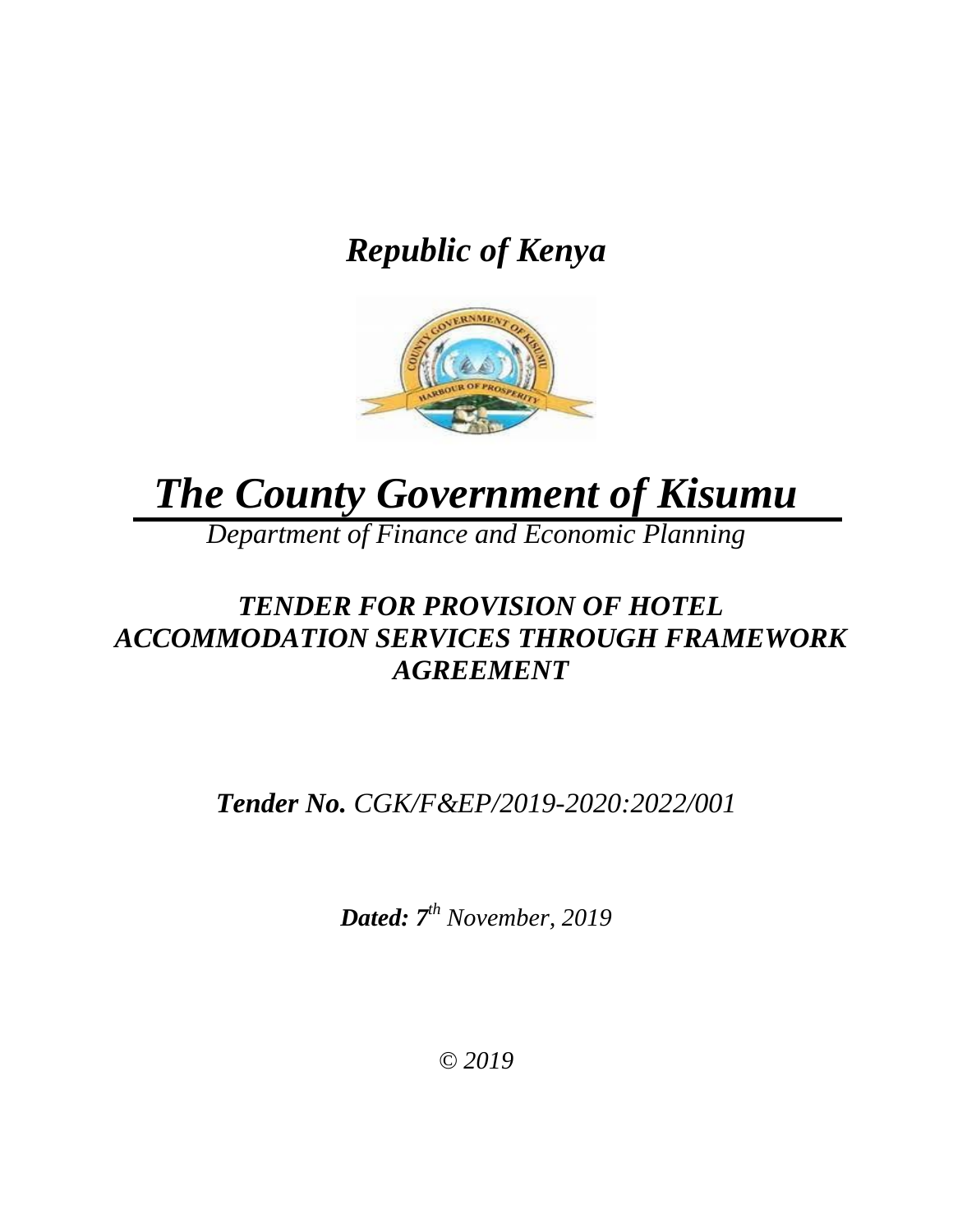|                    | <b>TABLE OF CONTENTS</b>              | Page             |
|--------------------|---------------------------------------|------------------|
|                    |                                       | 3                |
| <b>SECTION I</b>   |                                       | $\boldsymbol{4}$ |
| <b>SECTION II</b>  | <b>INSTRUCTIONS TO TENDERERS</b>      | 5                |
|                    |                                       | 18               |
| <b>SECTION III</b> | <b>GENERAL CONDITIONS OF CONTRACT</b> | 21               |
| <b>SECTION IV</b>  | SPECIAL CONDITIONS OF CONTRACT        | 26               |
| <b>SECTION V</b>   | <b>SCHEDULE OF REQUIREMENTS</b>       | 27               |
| <b>SECTION VI</b>  | TECHNICAL SPECIFICATIONS              | 29               |
| <b>SECTION VI</b>  |                                       | 30               |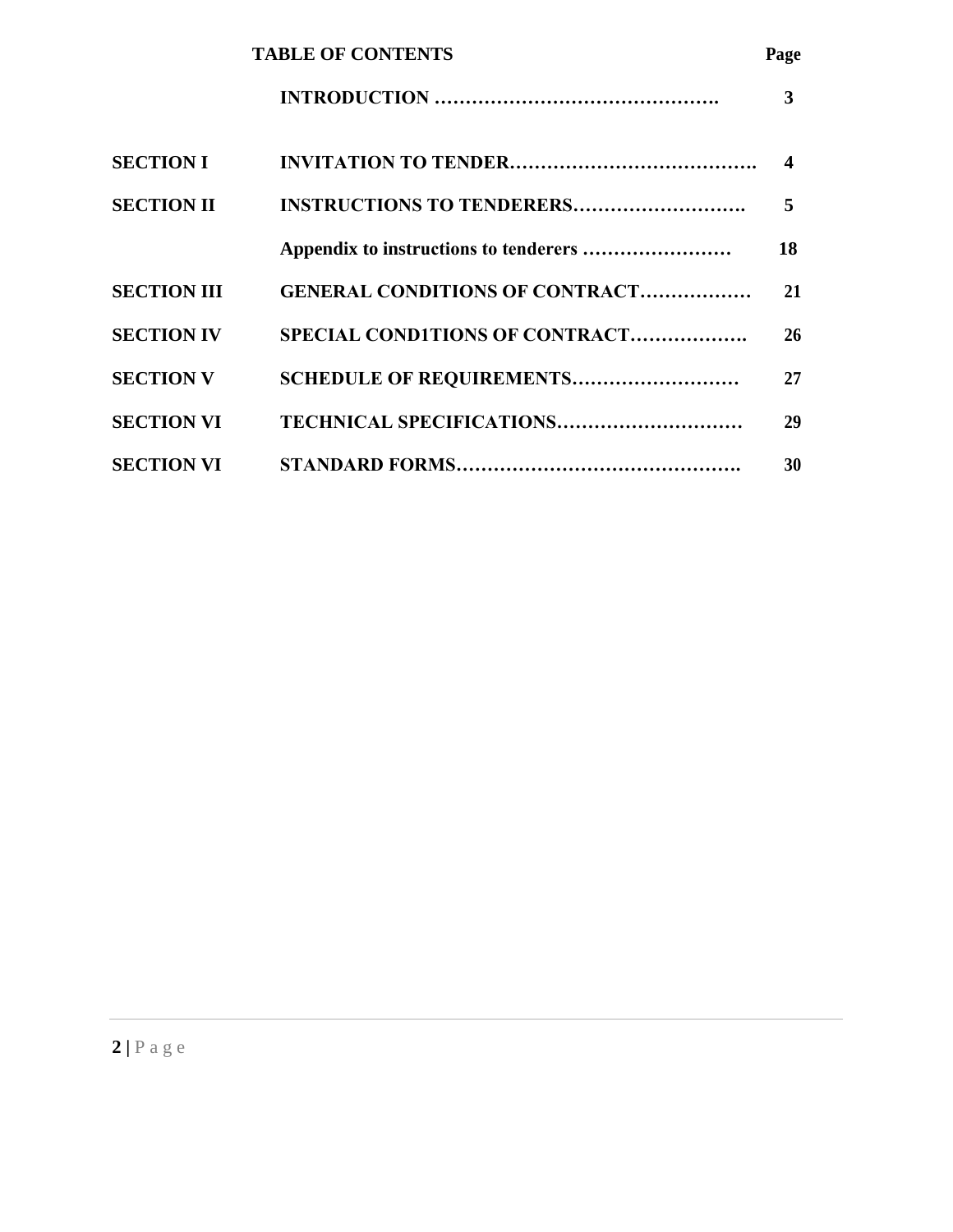#### **INTRODUCTION**

- 1.1 This standard tender document for the procurement of services has been prepared for use by procuring entities in County Government of Kisumu. It is to be used in the procurement of all types of services e.g. *Hotels Accommodation.*
- 1.2 The following general directions should be observed when using the document.
	- a) Specific details should be finished in the invitation to tender and in the special conditions of contract. The final document to be provided to the tenderers should not have blank spaces or give options.
	- b) The instructions to tenderers and the general conditions of contract should remain unchanged. Any necessary amendments to these parts should be made through the appendix to the instructions to the tenderers or the general conditions of contract respectively.

Information contained in the invitation to tender shall conform to the data and information in the tender documents to enable potential tenderers to decide whether or not to participate in the tender and shall indicate any important tender requirements,

The invitation to tender shall be issued as an advertisement in accordance with the regulations or as a letter of invitation addressed to the tenderers who have expressed interest following an advertisement of a prequalification tender.

## 1.4

1.3

The cover of the tender document should be modified to include;

- ii. Tender name.
- iii. Name of procuring entity.
	- iv. Delete name and address of PPOA.

**3 |** P a g e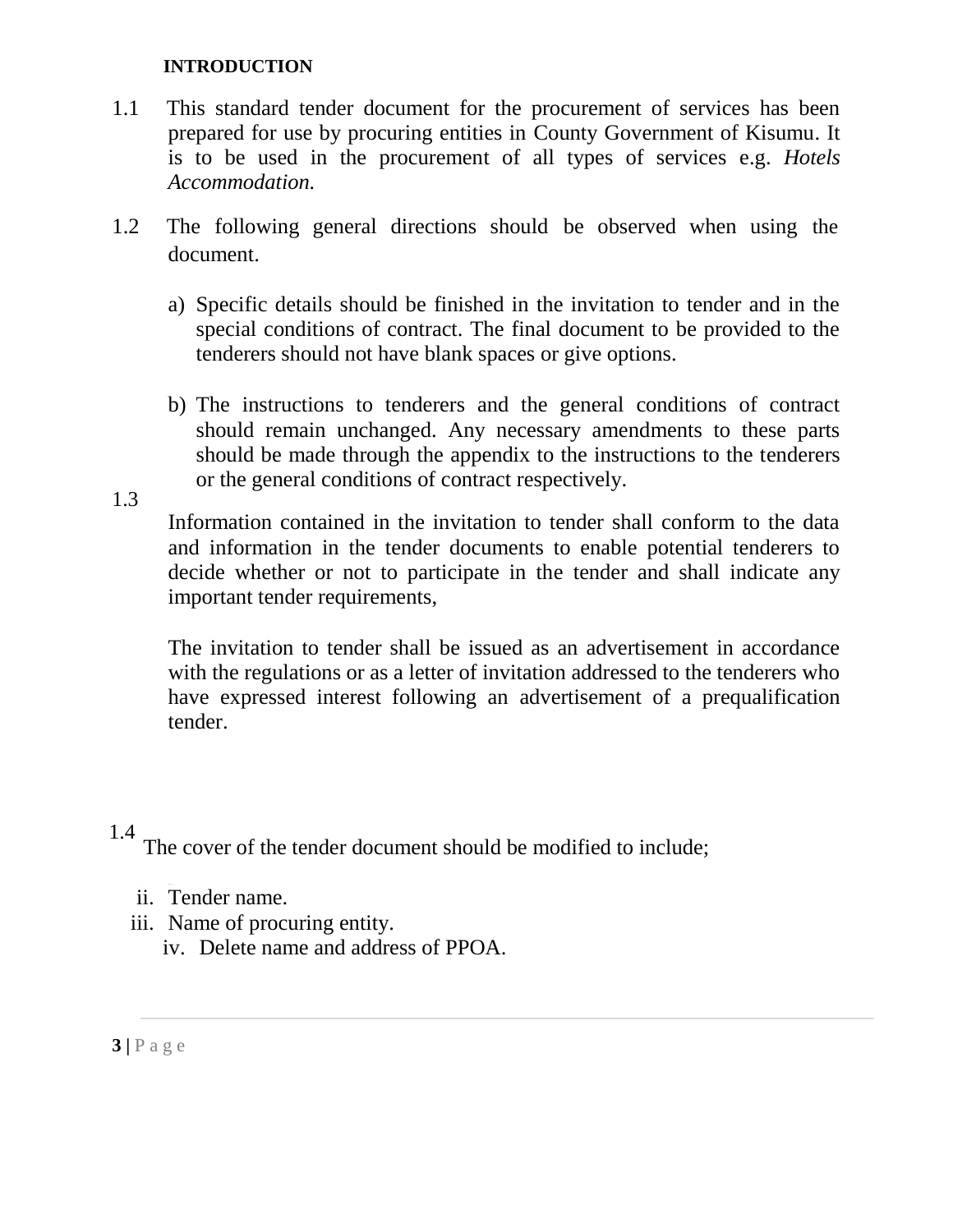#### **Tender No. CGK/F&EP/CP/H/FA/2019-2020/001**

**Tender Name**: *Tender for Provision of Hotel Accommodation Services Through Framework Agreement for Fy 2019/2020-2021*

**M/S ……………………………………………………………………**

- 1.1 The County Government of Kisumu invites online bids from eligible candidates for the provision of air-ticketing and air-travel services under a framework agreement for the 2019/2020 Financial Years.
- 1.2 Interested eligible candidates may obtain further information from and inspect the tender documents at the County Government offices during normal working hours.
- 1.3 A complete set of tender documents may be obtained FREE OF CHARGE ONLINE via the website [www.kisumu.go.ke .](http://www.kisumu.go.ke/)
- 1.4 Completed tender documents are to be enclosed in plain sealed envelopes marked with tender reference number and be deposited in the Tender Box at the County Treasury's offices and be addressed to:

#### *COUNTY SECRETARY, COUNTY GOVERNMENT OF KISUMU P.O.BOX 2738 -40100 KISUMU*

So as to be received on or before 18<sup>th</sup> November 2019 at 10.30 AM.

- 1.5 Prices quoted should be net inclusive of all taxes and delivery must be in Kenya Shillings and shall remain valid for the entire period of the contract agreement.
- 1.6 Tenders shall be opened immediately after the closing date at the County Treasury Hall in the presence of bidders or their representatives who choose to attend. Late bids will be returned to the bidders unopened.

# **FOR COUNTY SECRETARY THE COUNTY GOVERNMENT OF KISUMU**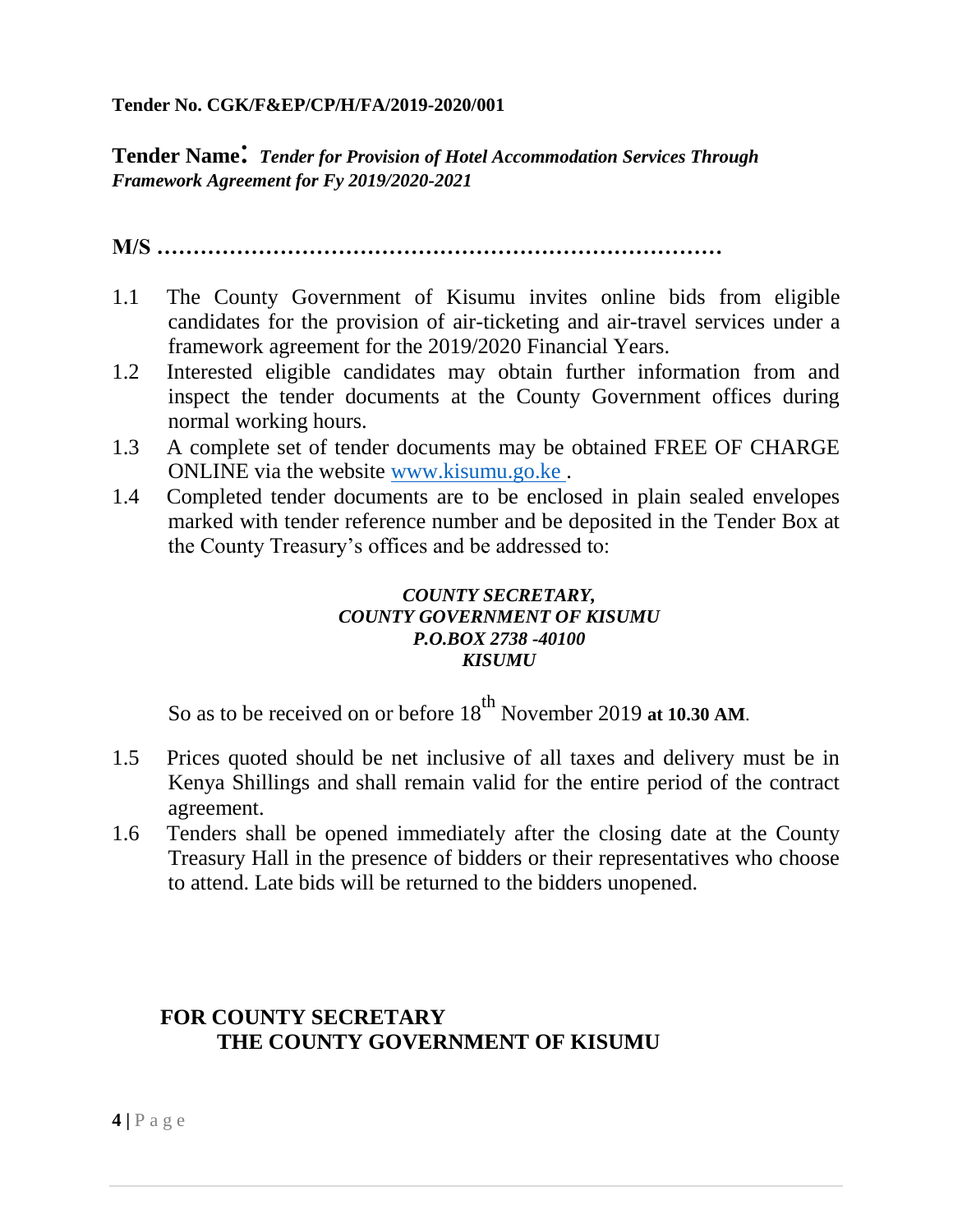# **SECTION II – INSTRUCTIONS TO TENDERERS**

# **TABLE OF CONTENTS. Page**

| 2.1  |  |
|------|--|
| 2.2  |  |
| 2.3  |  |
| 2.4  |  |
| 2.5  |  |
| 2.6  |  |
| 2.7  |  |
| 2.8  |  |
| 2.9  |  |
| 2.10 |  |
| 2.11 |  |
| 2.12 |  |
| 2.13 |  |
| 2.14 |  |
| 2.15 |  |
| 2.16 |  |
| 2.17 |  |
| 2.18 |  |
| 2.19 |  |
| 2.20 |  |
| 2.21 |  |
| 2.22 |  |
| 2.23 |  |
| 2.24 |  |
| 2.25 |  |
| 2.26 |  |
| 2.27 |  |
| 2.28 |  |
| 2.29 |  |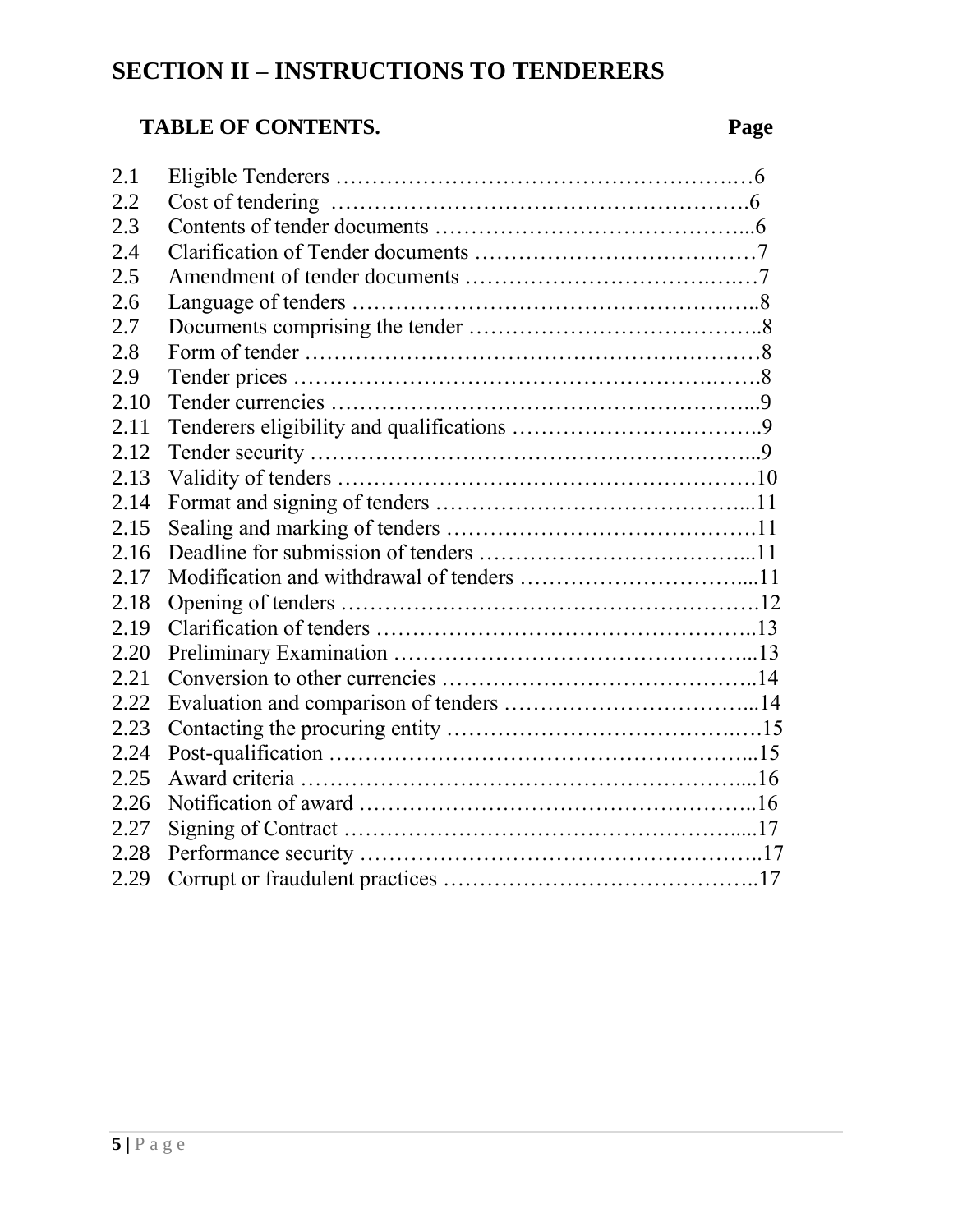# **SECTION II INSTRUCTIONS TO TENDERERS**

# **2.1 Eligible tenderers**

- 2.1.1. This Invitation to tender is open to all tenderers eligible as described in the instructions to tenderers. Successful tenderers shall provide the services for the stipulated duration from the **date** of commencement (hereinafter referred to as the term) specified in the tender documents.
- 2.1.2. The procuring entity's employees, committee members, board members and their relative (spouse and children) are not eligible to participate in the tender unless where specially allowed under section 131 of the Act.
- 2.1.3. Tenderers shall provide the qualification information statement that the tenderer (including all members, of a joint venture and subcontractors) is not associated, or have been associated in the past, directly or indirectly, with a firm or any of its affiliates which have been engaged by the Procuring entity to provide consulting services for the preparation of the design, specifications, and other documents to be used for the procurement of the services under this Invitation for tenders.
- **2.1.4.** Tenderers involved in corrupt or fraudulent practices or debarred from participating in public procurement shall not be eligible.

# 2.2 **Cost of tendering**

- **2.2.1** The Tenderer shall bear all costs associated with the preparation and submission of its tender, and the procuring entity, will in no case be responsible or liable for those costs, regardless of the conduct or outcome of the tendering process.
- **2.2.2 No.** charges for the tender document.
- **2.2.3** The procuring entity shall allow the tenderer to review the tender document free.

# **2.3 Contents of tender documents**

- 2.3.1. The tender document comprises of the documents listed below and addenda issued in accordance with clause 6 of these instructions to tenders
	- i) Instructions to tenderers
	- ii) General Conditions of Contract
	- iii) Special Conditions of Contract
	- iv) Schedule of Requirements
	- v) Details of service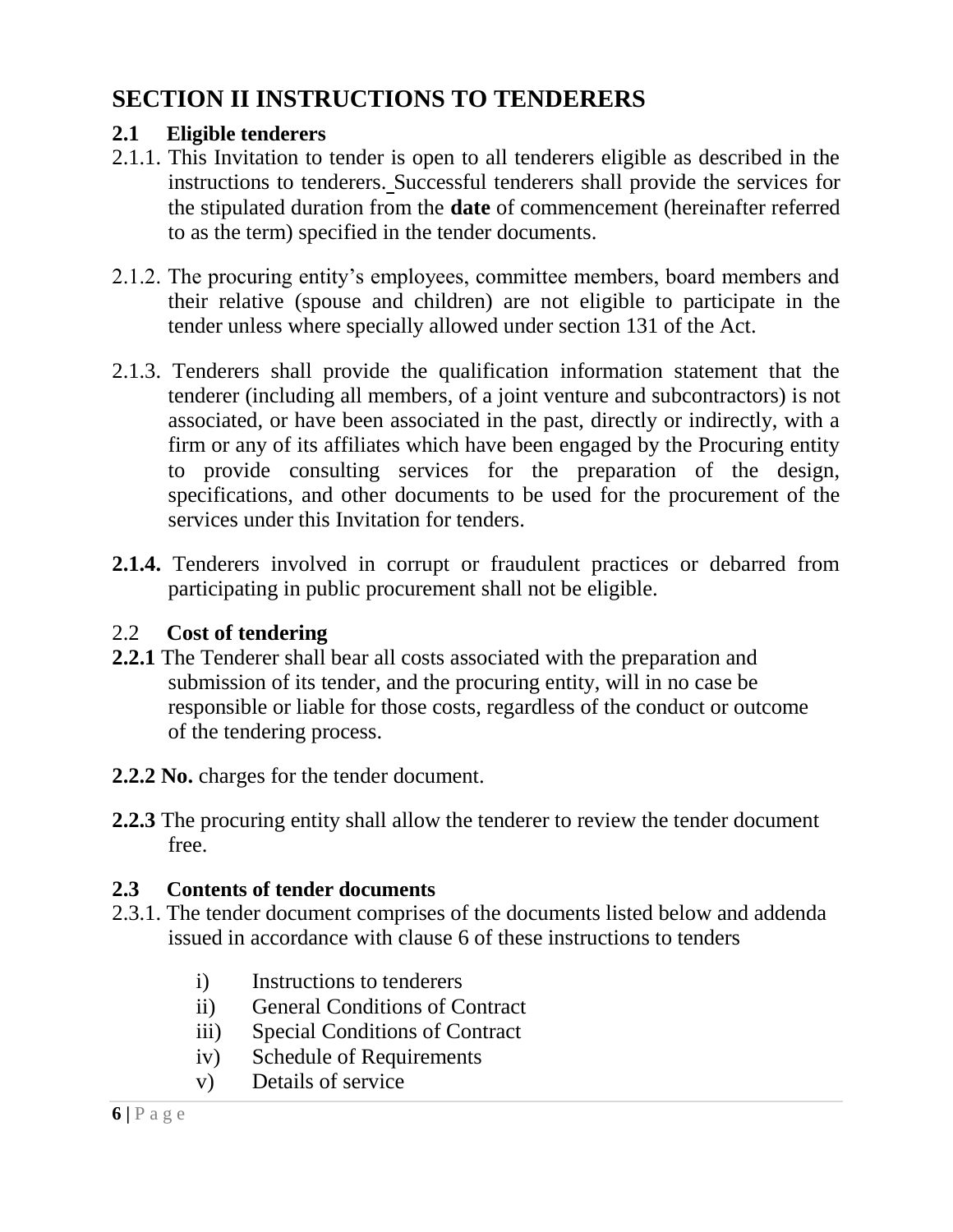- vi) Form of tender
- vii) Price schedules
- viii) Contract form
- ix) Confidential business questionnaire form
- x) Tender security form
- xi) Declaration form
- 2.3.2. The Tenderer is expected to examine all instructions, forms, terms, and specifications in the tender documents. Failure to furnish all information required by the tender documents or to submit a tender not substantially responsive to the tender documents in every respect will be at the tenderers risk and may result in the rejection of its tender.

# **2.4 Clarification of Documents**

- 2.4.1. A prospective candidate making inquiries of the tender document may notify the Procuring entity in writing or by post, fax or email at the entity's address indicated in the Invitation for tenders. The Procuring entity will respond in writing to any request for clarification of the tender documents, which it receives no later than seven (7) days prior to the deadline for the submission of tenders, prescribed by the procuring entity. Written copies of the Procuring entities response (including an explanation of the query but without identifying the source of inquiry) will be sent to all prospective tenderers who have received the tender documents"
- 2.4.2. The procuring entity shall reply to any clarifications sought by the tenderer within 3 days of receiving the request to enable the tenderer to make timely submission of its tender.

# 2.5 **Amendment of documents.**

- 2.5.1. At any time prior to the deadline for submission of tenders, the Procuring entity, for any reason, whether at its own initiative or in response to a clarification requested by a prospective tenderer, may modify the tender documents by issuing an addendum.
- 2.5.2. All prospective tenderers who have obtained the tender documents will be notified of the amendment by post, fax or email and such amendment will be binding on them.
- 2.5.3. In order to allow prospective tenderers reasonable time in which to take the amendment into account in preparing their tenders, the Procuring entity, at its discretion, may extend the deadline for the submission of tenders.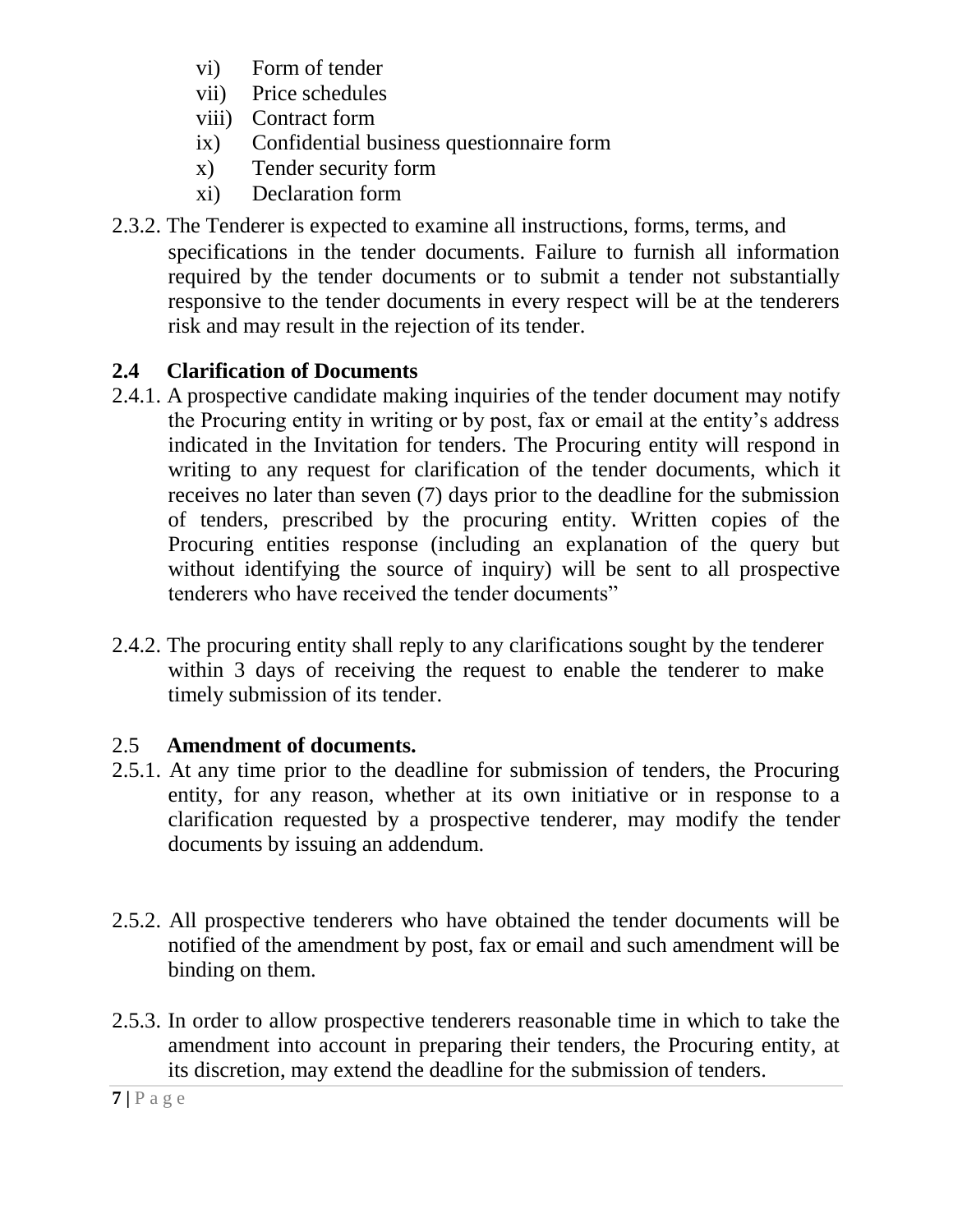# **2.6 Language of tender**

2.6.1. The tender prepared by the tenderer, as well as all correspondence and documents relating to the tender exchanged by the tenderer and the Procuring entity, shall be written in English language. Any printed literature furnished by the tenderer may be written in another language provided they are accompanied by an accurate English translation of the relevant passages in which case, for purposes of interpretation of the tender, the English translation shall govern.

# 2.7 **Documents Comprising the Tender**

The tender prepared by the tenderer shall comprise the following components:

(a) A Tender Form and a Price Schedule completed in accordance with paragraph 9, 10 and 11 below.

(b) Documentary evidence established in accordance with Clause 2.11 that the tenderer is eligible to tender and is qualified to perform the contract if its tender is accepted;

(c) Tender security furnished is in accordance with Clause 2.12 (d)Confidential business questionnaire

# *2.8* **Form of Tender**

2.8.1 The tenderers shall complete the Form of Tender and the appropriate Price Schedule furnished in the tender documents, indicating the services to be performed.

## 2.9 **Tender Prices**

- 2.9.1 The tenderer shall indicate on the Price schedule the unit prices where applicable and total tender prices of the services it proposes to provide under the contract.
- 2.9.2 Prices indicated on the Price Schedule shall be the cost of the services quoted including all customs duties and VAT and other taxes payable:
- 2.9.3 Prices quoted **by** the tenderer shall remain fixed during the term of the contract unless otherwise agreed by the parties. **A** tender submitted with an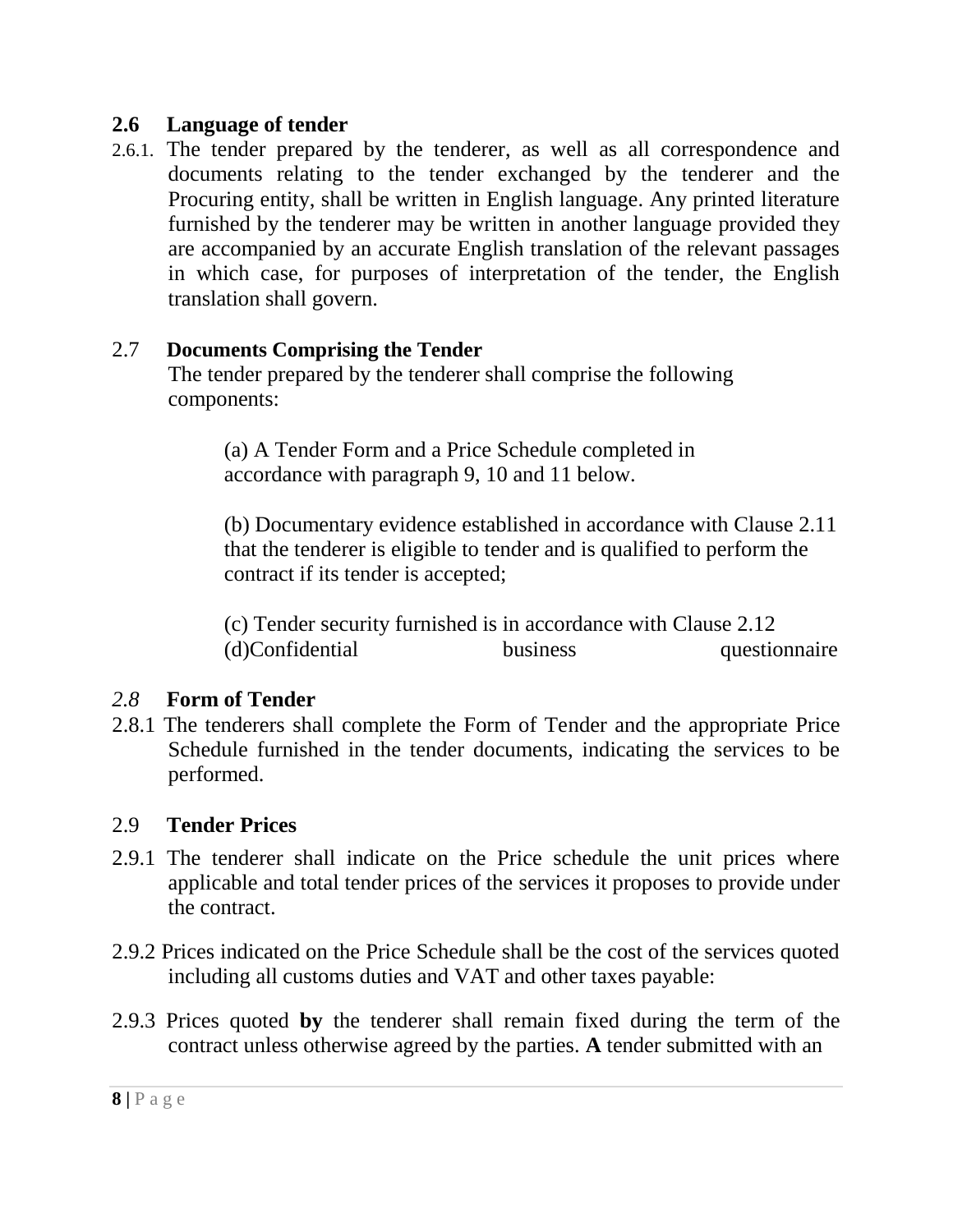adjustable price quotation will be treated as non-responsive and will be rejected, pursuant to paragraph 2.22.

- 2.9.4 Contract price variations shall not be allowed for contracts not exceeding one year (12 months)
- 2.9.5 Where contract price variation is allowed, the variation shall not exceed 10% of the original contract price.
- 2.9.6 Price variation requests shall be processed by the procuring entity within 30 days of receiving the request.

# 2.10 **Tender Currencies**

2.10.1 Prices shall be quoted in Kenya Shillings unless otherwise specified in the appendix to in Instructions to Tenderers

# **2.11 Tenderers Eligibility and Qualifications.**

- **2.11.1** Pursuant to Clause 2.1 the tenderer shall furnish, as part of its tender, documents establishing the tenderers eligibility to tender and its qualifications to perform the contract if its tender is accepted.
- 2.11.2 The documentary evidence of the tenderers qualifications to perform the contract if its tender is accepted shall establish to the Procuring entity's satisfaction that the tenderer has the financial and technical capability necessary to perform the contract.

# 2.12 **Tender Security**

- 2.12.1 The tenderer shall furnish, as part of its tender, a tender security for the amount and form specified in the Invitation to tender.
- 2.12.2 The tender security shall be in the amount not exceeding 2 per cent of the tender price.
- 2.12.2 The tender security is required to protect the Procuring entity against the risk of Tenderer's conduct which would warrant the security's forfeiture, pursuant to paragraph 2.12.7
- 2.12.3 The tender security shall be denominated in a Kenya Shillings or in another freely convertible currency and shall be in the form of:
	- a) A bank guarantees.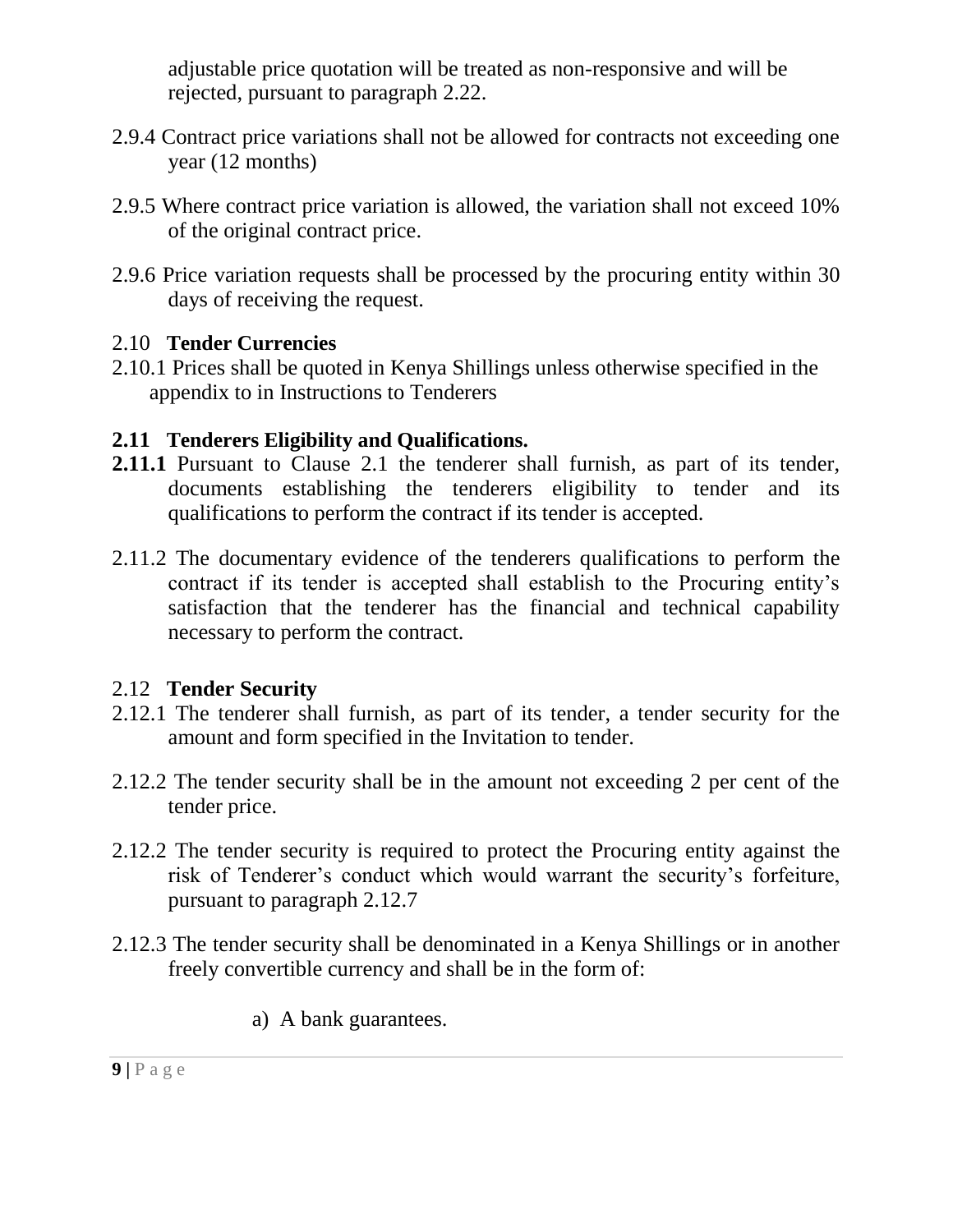- b) Cash.
- c) Such insurance guarantee approved by the Authority.
- d) Letter of credit
- 2.12.4 Any tender not secured in accordance with paragraph 2.12.1 and 2.12.3 will be rejected by the Procuring entity as non- responsive, pursuant to paragraph 2.20
- 2.12.5 Unsuccessful tenderer's security will be discharged or returned as promptly as possible but not later than thirty (30) days after the expiration of the period of tender validity prescribed by the procuring entity.
- 2.12.6 The successful tenderer's tender security will be discharged upon the tenderer signing the contract, pursuant to paragraph 2.29, and furnishing the performance security, pursuant to paragraph 2.30.
- 2.12.7 The tender security may be forfeited:

(a) If a tenderer **withdraws** its tender **during** the period of tender validity specified by the procuring entity on the Tender Form; or

(b) In the case of a successful tenderer, *if* the tenderer fails:

(i) to sign the contract in accordance with paragraph 30

**or**

(ii) to furnish performance security in accordance with paragraph 31.

(c) If the tenderer rejects, correction of an error in the tender.

# **2.13 Validity of Tenders**

- 2.13.1 Tenders shall remain valid for 120 days or as specified in the invitation to tender after date of tender opening prescribed by the Procuring entity, pursuant to paragraph 2.18. A tender valid for a shorter period shall be rejected by the Procuring entity as non-responsive.
- 2.13.2 In exceptional circumstances, the Procuring entity may solicit the Tenderer's consent to an extension of the period of validity. The request and the responses thereto shall be made in writing. The tender security provided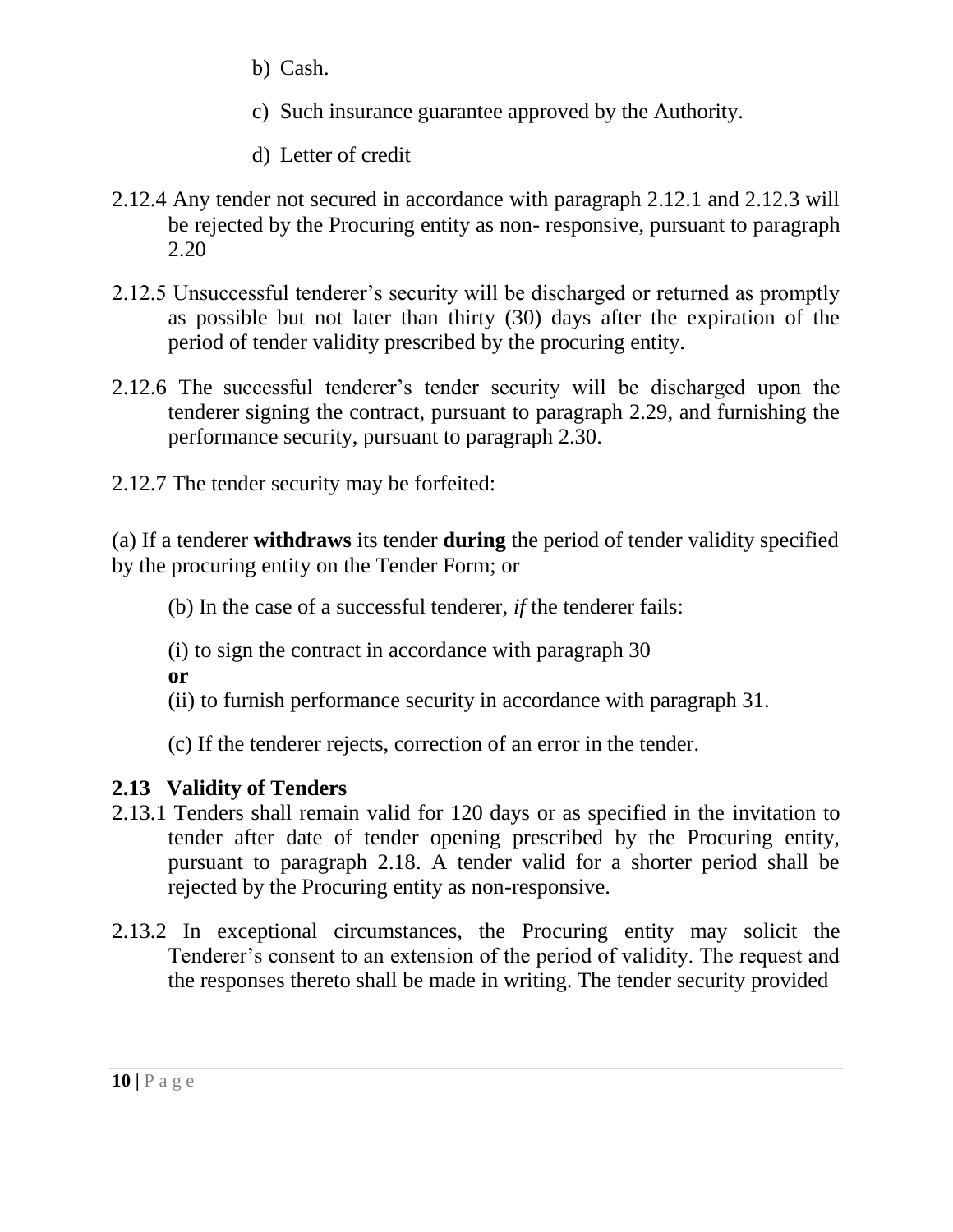Under paragraph 2.12 shall also be suitably extended. A tenderer may refuse the request without forfeiting its tender security. A tenderer granting the request will not be required nor permitted to modify its tender.

# 2.14 **Format and Signing of Tender**

- 2.14.1 The tenderer shall prepare two copies of the tender, clearly */* marking each "ORIGINAL TENDER" and "COPY OF TENDER," as appropriate. In the event of any discrepancy between them, the original shall govern.
- 2.14.2 The original and all copies of the tender shall be typed or written in indelible ink and shall be signed by the tenderer or a person or persons duly authorized to bind the tenderer to the contract. All pages of the tender, except for un amended printed literature, shall be initialed by the person or persons signing the tender.
- 2.14.3 The tender shall have no interlineations, erasures, or overwriting except as necessary to correct errors made by the tenderer, in which case such corrections shall be initialed by the person or persons signing the tender

# 2.16 **Deadline for Submission of Tenders**

- 2.16.1 Tenders must be received by the Procuring entity at the address specified under paragraph 2.15.2 no later than 19th November, 2019*.*
- 2.16.2 The procuring entity may, at its discretion, extend this deadline for the submission of tenders by amending the tender documents in accordance with paragraph 6, in which case all rights and obligations of the procuring entity and candidates previously subject to the deadline will thereafter be subject to the deadline as extended.
- 2.16.3 Bulky tenders which will not fit in the tender box shall be received by the procuring entity as provided for in the appendix.

# 2.17 **Modification and withdrawal of tenders**

2.17.1 The tenderer may modify or withdraw its tender after the tender's submission, provided that written notice of the modification, including substitution or withdrawal of the tender's is received by the procuring entity prior to the deadline prescribed for the submission of tenders.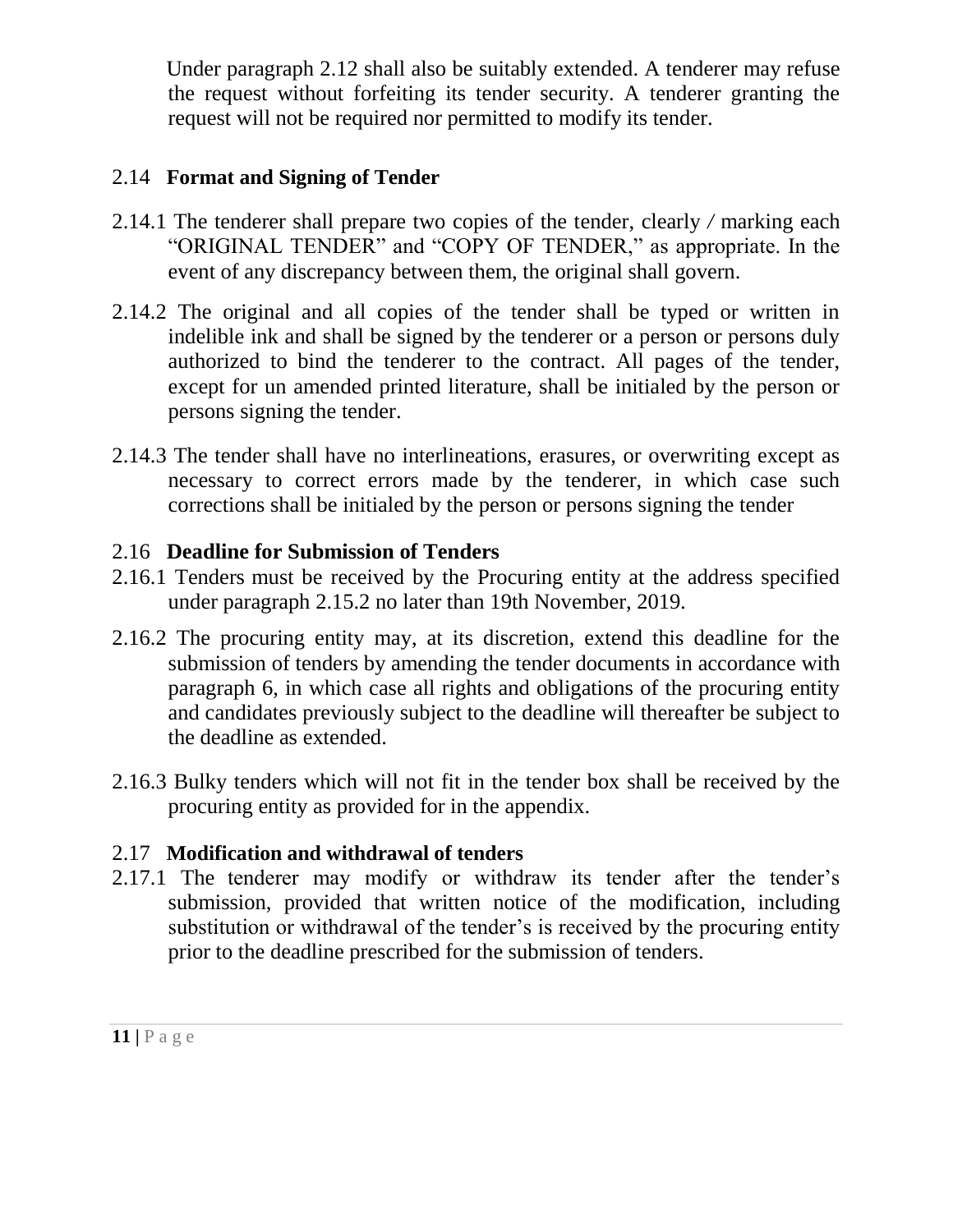- 2.17.2 The Tenderer's modification or withdrawal notice shall be prepared, sealed, marked, and dispatched in accordance with the provisions of paragraph 2.15. A withdrawal notice may also be sent by cable, but followed by a signed confirmation copy, postmarked not later than the deadline for submission of tenders.
- 2.17.3 No tender may be modified after the deadline for submission of tenders.
- 2.17.4 No tender may be withdrawn in the interval between the deadline for submission of tenders and the expiration of the period of tender validity specified by the tenderer on the Tender Form. Withdrawal of a tender during this interval may result in the Tenderer's forfeiture of its tender security, pursuant to paragraph 2.12.7.
- 2.17.5 The procuring entity may at any time terminate procurement proceedings before contract award and shall not be liable to any person for the termination.
- 2.17.6 The procuring entity shall give prompt notice of the termination to the tenderers and on request give its reasons for termination within 14 days of receiving the request from any tenderer.

2.18.4 The procuring entity will prepare minutes of the tender opening which will be submitted to the tenderers that signed the tender opening register and will have made the request.

# **2.18 Opening of Tenders**

2.18.1 The Procuring entity will open all tenders in the presence of tenderers' representatives who choose to attend, at **2:00 pm on 19th November 2019** and in the location specified in the Invitation to Tender.

The tenderers' representatives who are present shall sign a register evidencing their attendance.

2.18.2 The tenderers' names, tender modifications or withdrawals, tender prices, discounts and the presence or absence of requisite tender security and such other details as the Procuring entity, at its discretion, may consider appropriate, will be announced at the opening.

2.18.3 The procuring entity will prepare minutes of the tender opening which will be submitted to the tenderers that signed the tender opening register and will have made the request.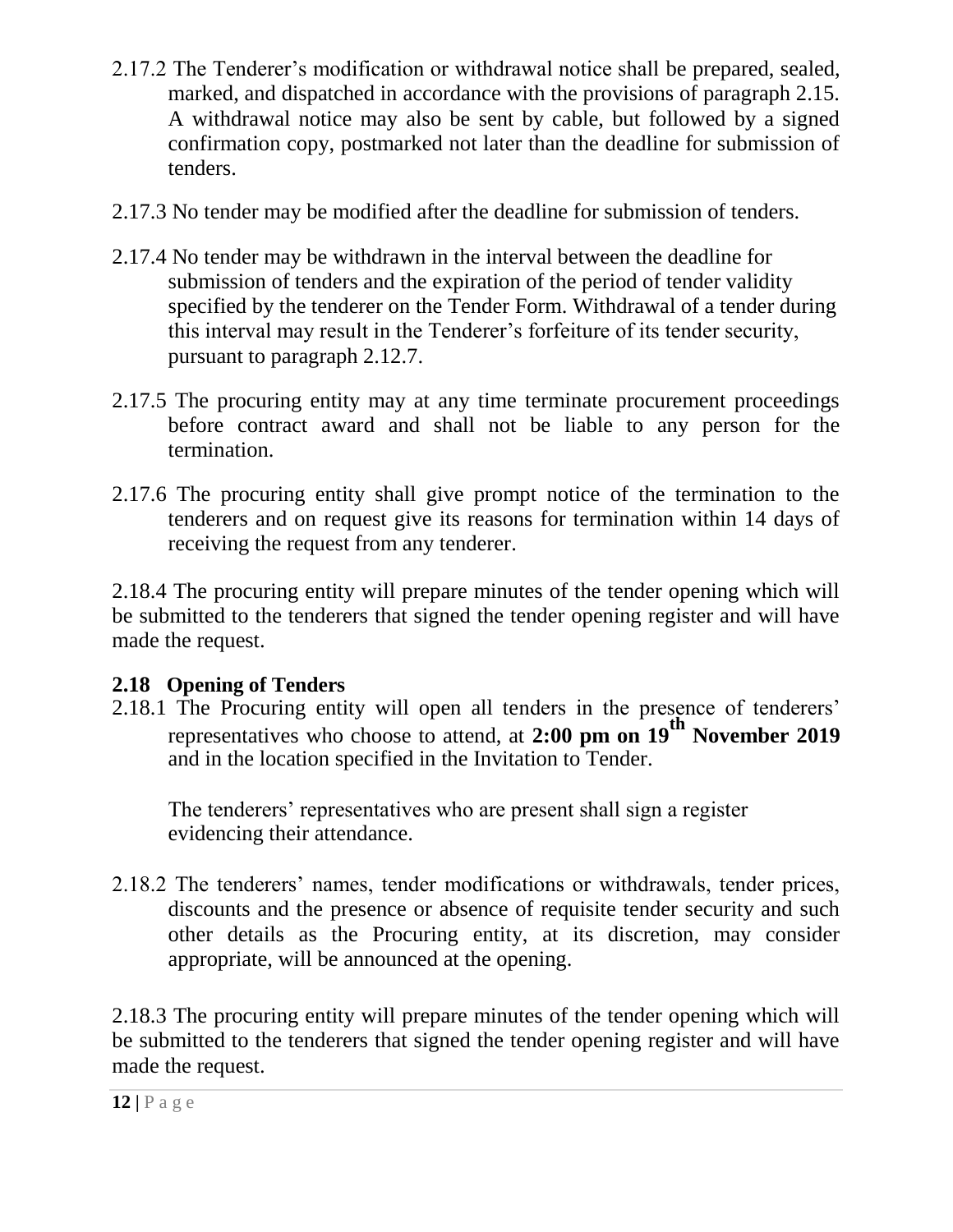# **2.18 Clarification of tenders**

- 2.19.1 To assist in the examination, evaluation and comparison of tenders the procuring entity may at its discretion, ask the tenderer for a clarification of its tender. The request for clarification and the response shall be in writing, and no change in the prices or substance shall be sought, offered, or permitted.
- 2.19.2 Any effort by the tenderer to influence the procuring entity in the procuring entity's tender evaluation, tender comparison or contract award decisions may result in the rejection of the tenderers tender.

Comparison or contract award decisions may result in the rejection of the tenderers' tender.

# 2.20 **Preliminary Examination and Responsiveness**

- 2.20.1 The Procuring entity will examine the tenders to determine whether they are complete, whether any computational errors have been made, whether required securities have been furnished whether the documents have been properly signed, and whether the tenders are generally in order.
- 2.20.2 Arithmetical errors will be rectified on the following basis. If there is a discrepancy between the unit price and the total price that is obtained by multiplying the unit price and quantity, the unit price shall prevail, and the total price shall be corrected. If the candidate does not accept the correction of the errors, its tender will be rejected, and its tender security may be forfeited. If there is a discrepancy between words and figures, the amount in words will prevail.
- 2.20.3 The Procuring entity may waive any minor informality or nonconformity or irregularity in a tender which does not constitute a material deviation, provided such waiver does not prejudice or affect the relative ranking of any tenderer.
- 2.20.4 Prior to the detailed evaluation, pursuant to paragraph 23, the Procuring entity will determine the substantial responsiveness of each tender to the tender documents. For purposes of these paragraphs, a substantially responsive tender is one which conforms to all the terms and conditions of the tender documents without material deviations. The Procuring entity's determination of a tender's responsiveness is to be based on the contents of the tender itself without recourse to extrinsic evidence.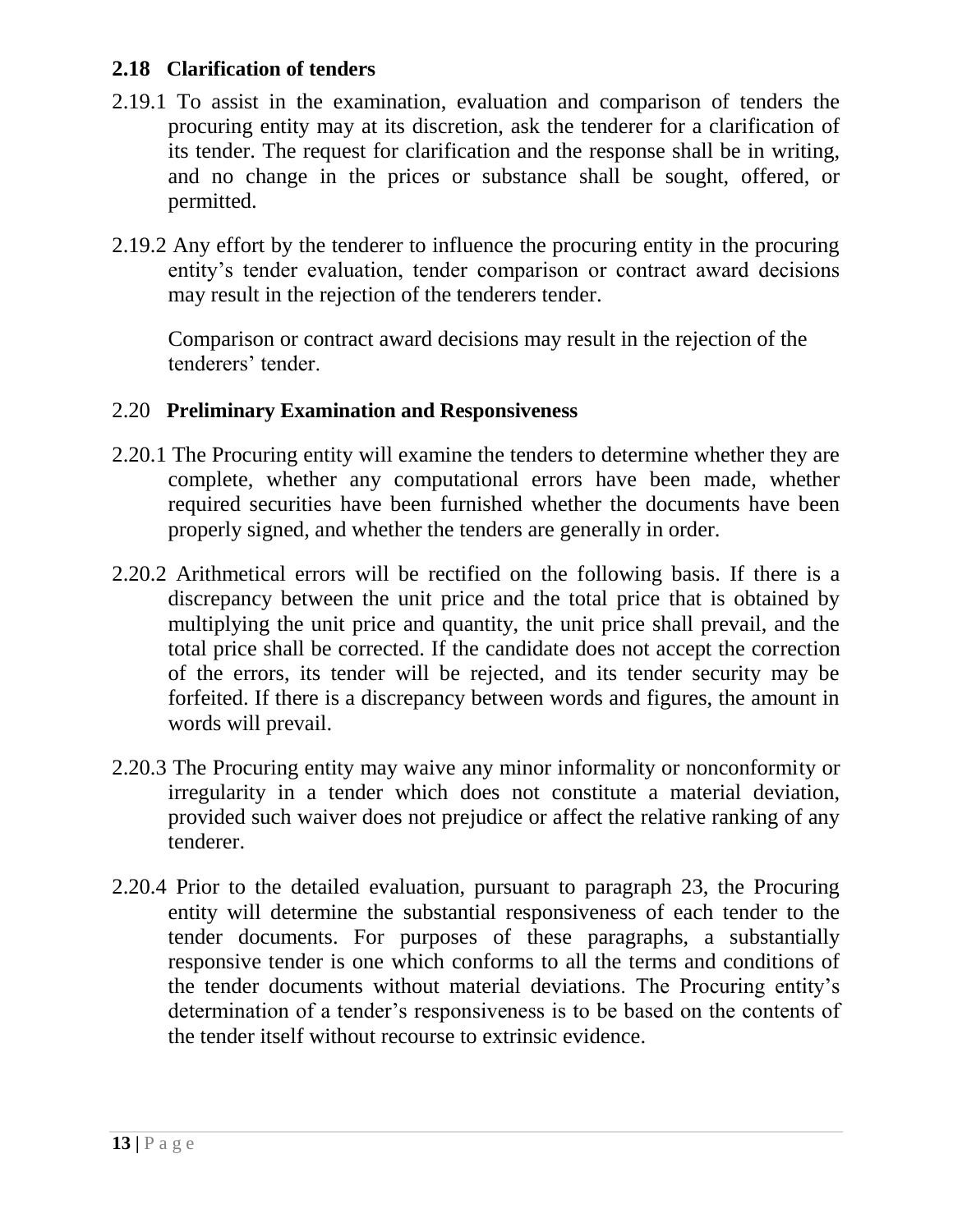2.20.5 If a tender is not substantially responsive, it will be rejected by the Procuring entity and may not subsequently be made responsive by the tenderer by correction of the nonconformity.

# 2.21 **Conversion to a single currency**

2.21.1 Where other currencies are used, the procuring entity will convert those currencies to Kenya shillings using the selling exchange rate on the date of tender closing provided by the central bank of Kenya.

# 2.22 **Evaluation and comparison of tenders**.

- 2.22.1 The procuring entity will evaluate and compare the tenders which have been determined to be substantially responsive, pursuant to paragraph 2.20
- 2.22.2 The comparison shall be of the price including all costs as well as duties and taxes payable on all the materials to be used in the provision of the services.
- 2.22.3 The Procuring entity's evaluation of a tender will take into account, in addition to the tender price, the following factors, in the manner and to the extent indicated in paragraph 2.22.4 and in the technical specifications:

(a) Operational plan proposed in the tender;

(b) Deviations in payment schedule from that specified in the Special Conditions of Contract;

2.22.4 Pursuant to paragraph 22.3 the following evaluation methods will be applied:

# (a) *Operational Plan.*

The Procuring entity requires that the services under the Invitation for Tenders shall be performed at the time specified in the Schedule of Requirements. Tenders offering to perform longer than the procuring entity have required delivery time will be treated as non-responsive and rejected.

# (b) *Deviation in payment schedule.*

Tenderers shall state their tender price for the payment on a schedule outlined in the special conditions of contract. Tenders will be evaluated on the basis of this base price. Tenderers are, however, permitted to state an alternative payment schedule and indicate the reduction in tender price they wish to offer for such alternative payment schedule. The Procuring entity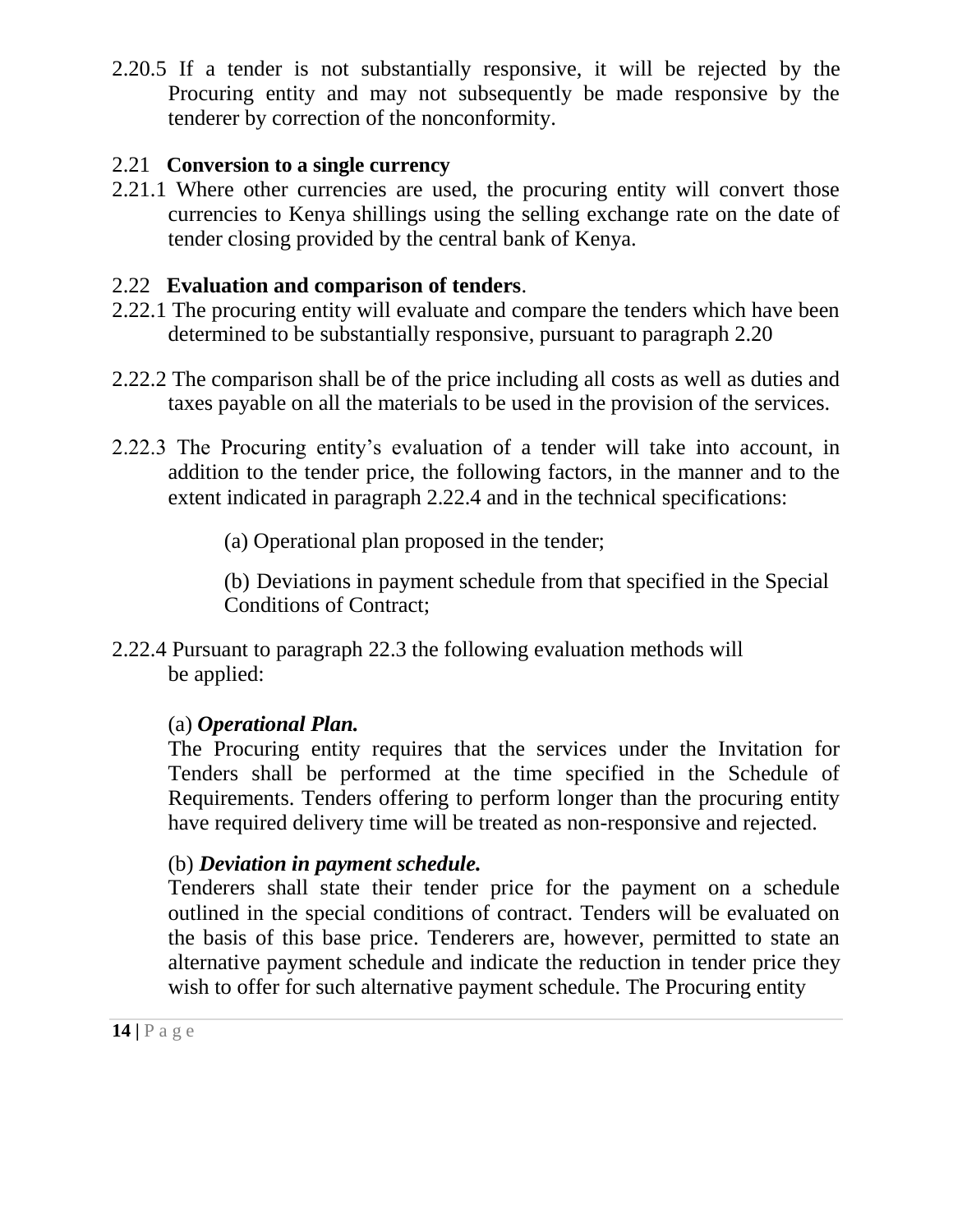may consider the alternative payment schedule offered by the selected tenderer.

- 2.22.5 The tender evaluation committee shall evaluate the tender within 30 days from the date of opening the tender.
- 2.22.6 To qualify for contract awards, the tenderer shall have the following:
	- (a) Necessary qualifications, capability experience, services, equipment and facilities to provide what is being procured.
	- (b) Legal capacity to enter into a contract for procurement
	- (c) Shall not be insolvent, in receivership, bankrupt or in the process of being wound up and is not the subject of legal proceedings relating to the foregoing
	- (d) Shall not be debarred from participating in public procurement.

# 2.23. **Contacting the procuring entity**

- 2.23.1 Subject to paragraph 2.19, no tenderer shall contact the procuring entity on any matter relating to its tender, from the time of the tender opening to the time the contract is awarded.
- 2.23.2 Any effort by a tenderer to influence the procuring entity in its decisions on tender evaluation tender comparison or contract award may result in the rejection of the tenderers tender.

# **2.24 Award of Contract**

## a) **Post qualification**

- 2.24.1 In the absence of pre-qualification, the Procuring entity will determine to its satisfaction whether the tenderer that is selected as having submitted the lowest evaluated responsive tender is qualified to perform the contract satisfactorily.
- 2.24.2 The determination will take into account the tenderer's financial and technical capabilities. It will be based upon an examination of the documentary evidence of the tenderers qualifications submitted by the tenderer, pursuant to paragraph 2.1.2, as well as such other information as the Procuring entity deems necessary and appropriate.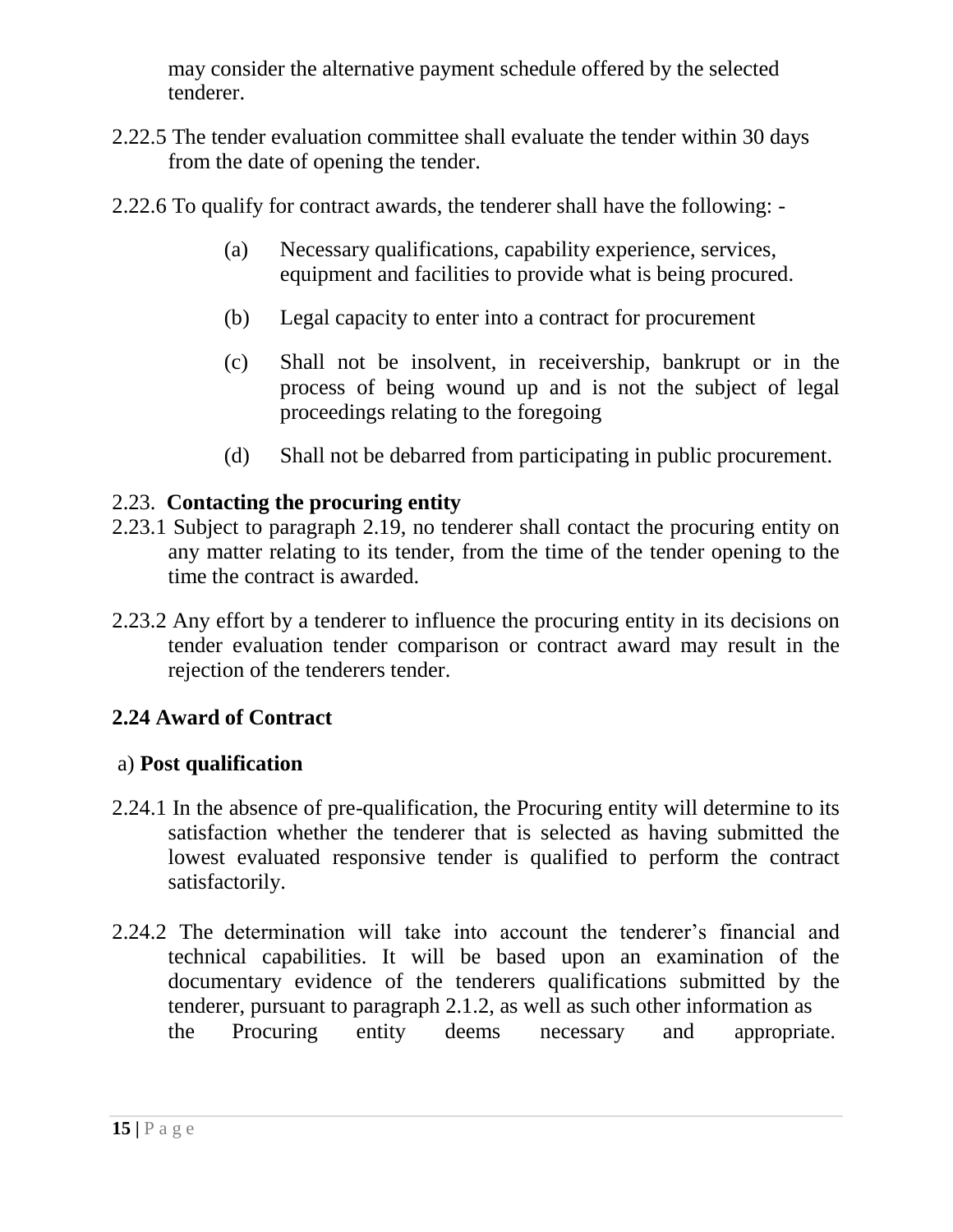2.24.3 An affirmative determination will be a prerequisite for award of the contract to the tenderer. A negative determination will result in rejection of the Tenderer's tender, in which event the Procuring entity will proceed to the next lowest evaluated tender to make a similar determination of that Tenderer's capabilities to perform satisfactorily.

# b) **Award Criteria**

- 2.24.3 Subject to paragraph 2.29 the Procuring entity will award the contract to the successful tenderer whose tender has been determined to be substantially responsive and has been determined to be the lowest evaluated tender, provided further that the tenderer is determined to be qualified to perform the contract satisfactorily.
- 2.24.4 The procuring entity reserves the right to accept or reject any tender and to annul the tendering process and reject all tenders at any time prior to contract award, without thereby incurring any liability to the affected tenderer or tenderers or any obligation to inform the affected tenderer or tenderers of the grounds for the procuring entity's action. If the procuring entity determines that none of the tenderers is responsive; the procuring entity shall notify each tenderer who submitted a tender.
- 2.24.5 A tenderer who gives false information in the tender document about its qualification or who refuses to enter into a contract after notification of contract award shall be considered for debarment from participating in future public procurement.

# 2.25 **Notification of award**

- 2.25.1 Prior to the expiration of the period of tender validity, the Procuring entity will notify the successful tenderer in writing that its tender has been accepted.
- 2.25.2 The notification of award will signify the formation of the Contract subject to the signing of the contract between the tenderer and the procuring entity pursuant to clause 2.29. Simultaneously the other tenderers shall be notified that their tenders have not been successful.
- 2.25.3 Upon the successful Tenderer's furnishing of the performance security pursuant to paragraph 31, the Procuring entity will promptly notify each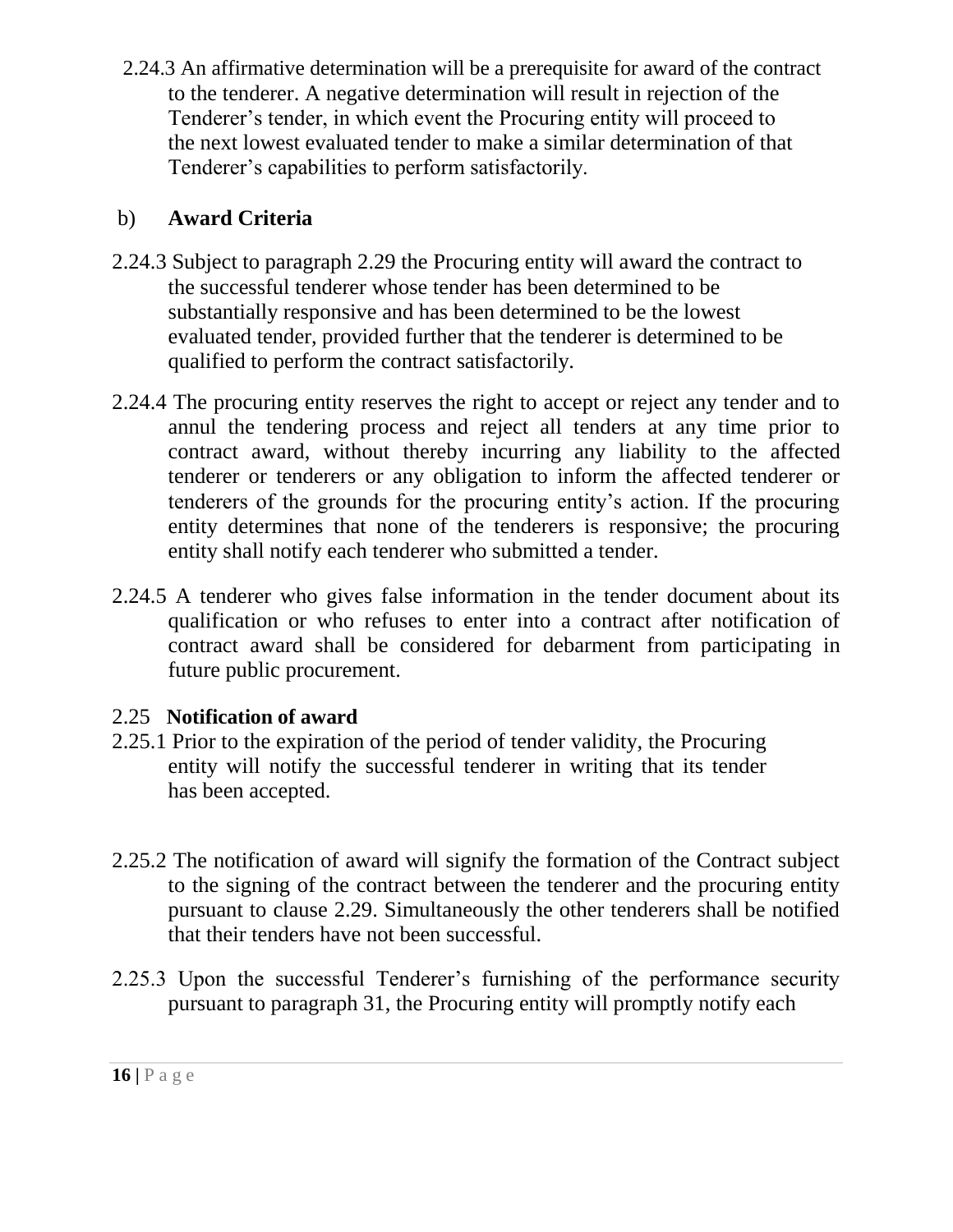unsuccessful Tenderer and will discharge its tender security, pursuant to paragraph 2.12

# 2.26 **Signing of Contract**

- 2.26.1 At the same time as the Procuring entity notifies the successful tenderer that its tender has been accepted, the Procuring entity will simultaneously inform the other tenderers that their tenders have not been successful.
- 2.26.2 Within fourteen (14) days of receipt of the Contract Form, the successful tenderer shall sign and date the contract and return **it** to the Procuring entity.
- 2.26.3 The parties to the contract shall have it signed within 30 days from the date of notification of contract award unless there is an administrative review request.

# 2.27 **Performance Security**

- 2.27.1 Within thirty (30) days of the receipt of notification of award from the Procuring entity, the successful tenderer shall furnish the performance security in accordance with the Conditions of Contract, in the Performance Security Form provided in the tender documents, or in another form acceptable to the Procuring entity.
- 2.27.2 Failure of the successful tenderer to comply with the requirement of paragraph 2.29 or paragraph 2.30.1 shall constitute sufficient grounds for the annulment of the award and forfeiture of the tender security, in which event the Procuring entity may make the award to the next lowest evaluated or call for new tenders.

# 2.28 **Corrupt or Fraudulent Practices**

- 2.28.1 The Procuring entity requires that tenderers observe the highest standard of ethics during the procurement process and execution of contracts. A tenderer shall sign a declaration that he has not and will not be involved in corrupt or fraudulent practices.
- 2.28.2 The procuring entity will reject a proposal for award if it determines that the tenderer recommended for award has engaged in corrupt or fraudulent practices in competing for the contract in question;
- 2.28.3 Further, a tenderer who is found to have indulged in corrupt or fraudulent practices risks being debarred from participating in public procurement in Kenya.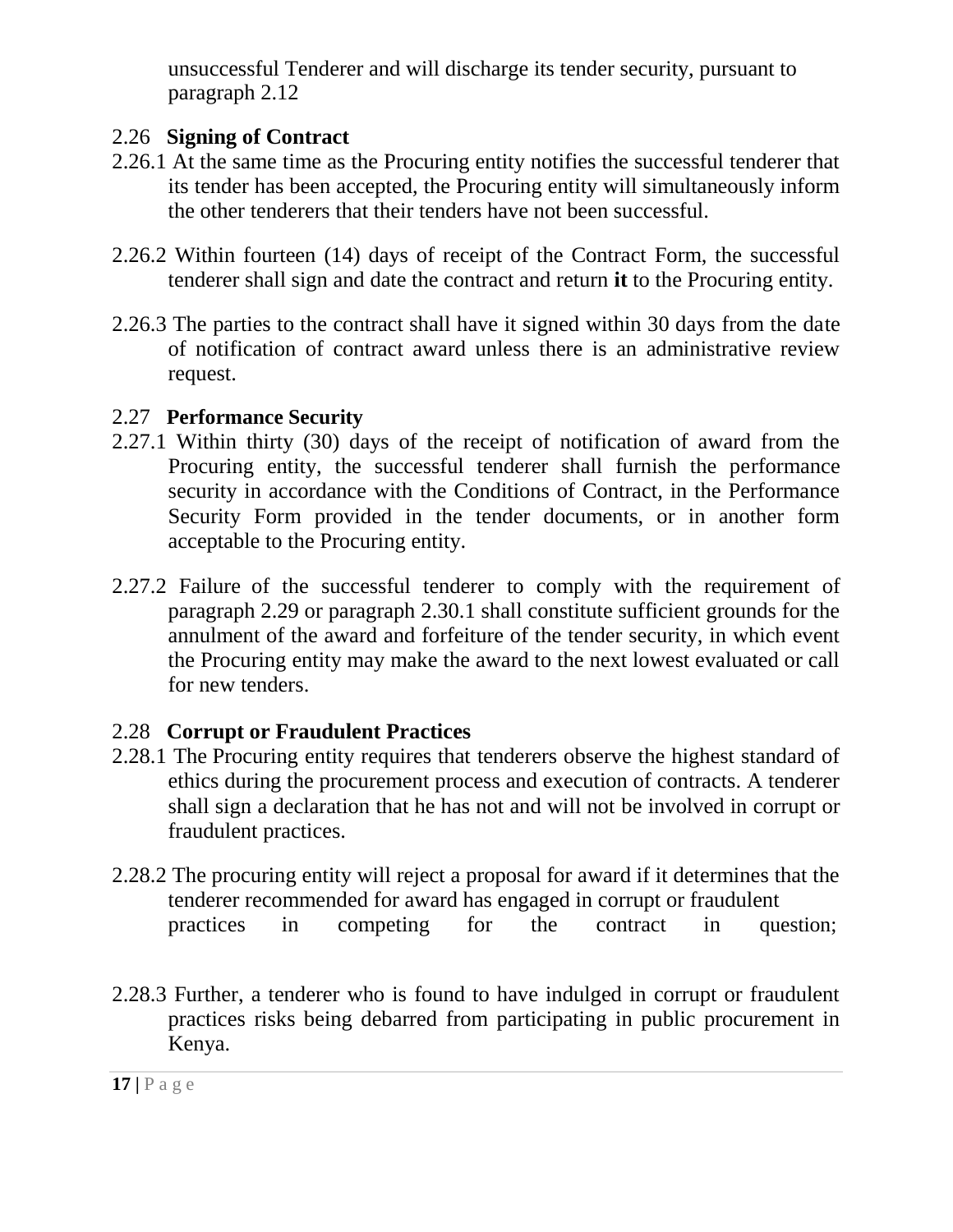#### **APPENDIX TO INSTRUCTIONS TO THE TENDERERS**

#### *Interested Bidders must attach the following: -*

#### *(a) Preliminary Evaluation*

- *1) Valid Copy of Certified AGPO- Certificate / Certificate of Incorporation*
- *2) Valid Copy of Certified BN- Certificate / CR-12 Certificate*
- *3) Valid Copy of Certified Copy of VAT/PIN certificate from KRA*
- *4) Valid Copy of Certified Copy of Tax Compliance Certificate from KRA*
- *5) Valid Copy of Certified Current Single Business Permit from County Government of Kisumu*
- *6) Valid Copy of Certified letter showing that you are Prequalified with any County Government.*
- *7) Dully filled, signed and stamped form of tender, business questionnaire and price schedule*

#### *(b) Technical Evaluation*

- *1) Litigation History*
- *2) Current Audited Report for 2 years*
- *3) Valid Copy of Recent Company Profile.*
- *4) Current Bank Statement for 6 months*
- *5) Copy of registration letter from professional body in Kenya*
- *6) Hall capacity that can accommodate between (50-1000) Pax*
- *7) Catalogue*

#### *(c) Financial Evaluation*

| S/No           | Description                | Provisions                      | No of Days | Qty | <b>Unit Price</b> |
|----------------|----------------------------|---------------------------------|------------|-----|-------------------|
| $\mathcal{I}$  | Full Board                 | Breakfast, 10 o'clock tea with  |            |     |                   |
|                | Accommodation              | snacks, buffet lunch served     |            |     |                   |
|                |                            | with a soft drink & fruits, 4   |            |     |                   |
|                |                            | o'clock tea with snacks,        |            |     |                   |
|                |                            | mineral (500ml), stationery     |            |     |                   |
|                |                            | flip charts & screen, Dinner,   |            |     |                   |
|                |                            | and Bed                         |            |     |                   |
| 2              | Half Board                 | Dinner Bed and Breakfast        |            |     |                   |
|                | Accommodation              |                                 |            |     |                   |
| 3              | <b>Full day Conference</b> | $10$ o'clock tea with snacks,   |            |     |                   |
|                |                            | buffet lunch served with a soft |            |     |                   |
|                |                            | drink & fruits ,4 o'clock tea   |            |     |                   |
|                |                            | with snacks, mineral (500ml),   |            |     |                   |
|                |                            | stationery flip charts & screen |            |     |                   |
| $\overline{4}$ | Half day Conference        |                                 |            |     |                   |
| 5              | Hall hire                  |                                 |            |     |                   |
| 6              | PA System                  |                                 |            |     |                   |
| 7              | Projector LCD              |                                 |            |     |                   |
|                |                            |                                 |            |     |                   |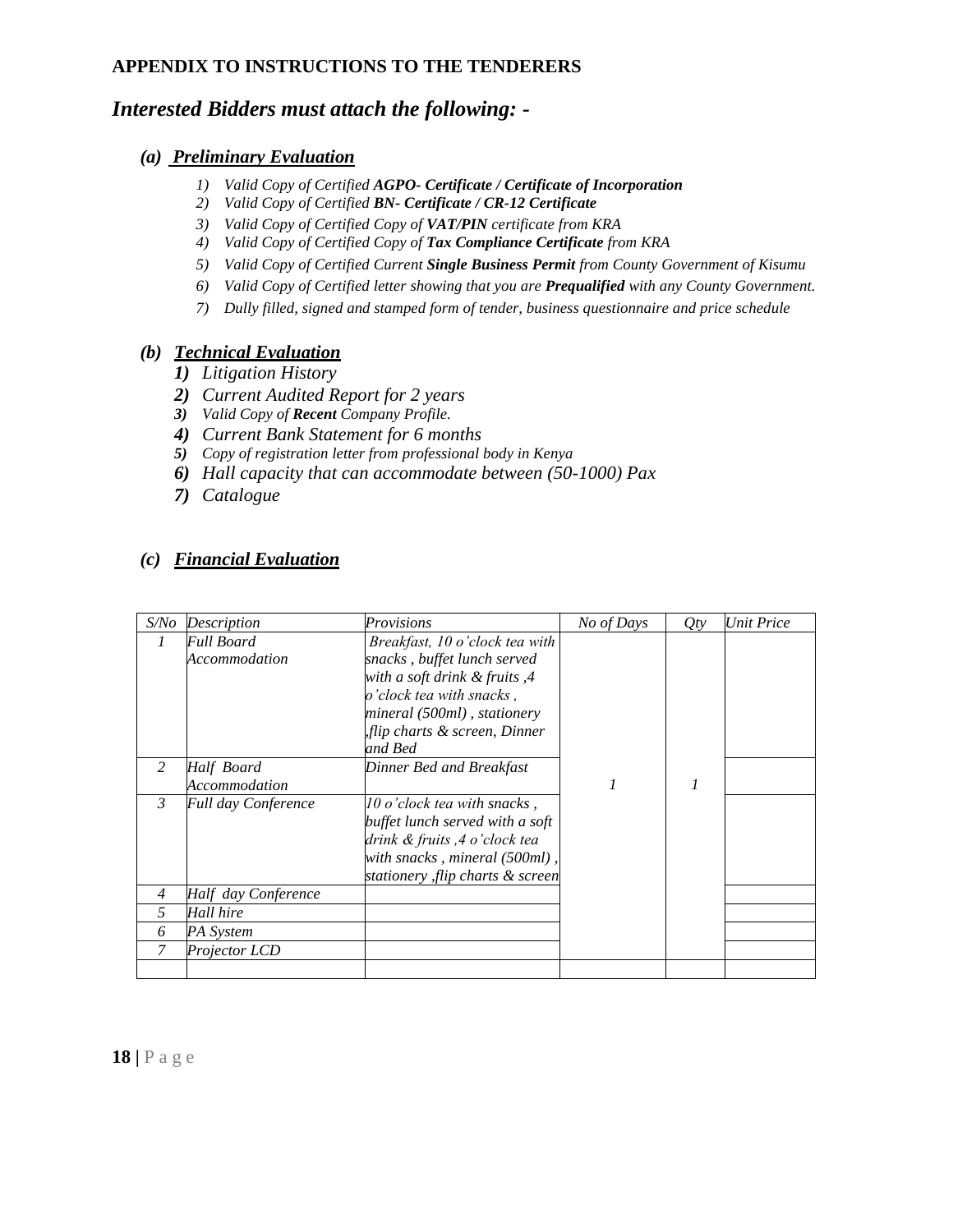#### **AWARD CRITERIA**

|                | (a) TECHNICAL EVALUATION                                    |                |    |          |
|----------------|-------------------------------------------------------------|----------------|----|----------|
|                | S/No Description                                            | Points         |    | lawarded |
| 1              | Litigation History                                          | 5              |    |          |
| $\overline{2}$ | <b>Current Audited Report for 2 years</b>                   | 10             |    |          |
| 3              | Valid Copy of Recent Company Profile.                       | 15             |    |          |
| $\overline{4}$ | Current Bank Statement for 1year                            | 10             |    |          |
| 5              | Copy of registration letter from professional body in Kenya | 5              |    |          |
| 6              | Hall capacity that can accommodate between (50-1000) Pax    | 10             |    |          |
| 7              | Catalogue                                                   | 15             |    |          |
|                | <b>TOTAL AWARDED POINTS</b>                                 | 70             |    |          |
|                | (b) FINANCIAL EVALUATION                                    |                |    |          |
|                |                                                             |                |    |          |
|                | S/No Description                                            | Points         |    | awarded  |
|                | Hall capacity (1-50)                                        | 3              |    |          |
| 1              | Hall capacity (50-300)                                      | 5              | 10 |          |
|                | Hall capacity (300 - 1000)                                  | 10             |    |          |
|                | Normal Room                                                 | 3              |    |          |
| 2              | <b>Standard Room</b>                                        | 5              | 10 |          |
|                | Executive Room                                              | 6              |    |          |
|                | <b>Presidential Suite Room</b>                              | 10             |    |          |
| $\mathfrak{Z}$ | Projector LCD                                               | 5              |    |          |
| 4              | PA System                                                   | $\overline{5}$ |    |          |

**NOTE:** *Only those bidders who shall have successfully met criteria (a) (b) and (c) above shall enter into a framework Contract Agreement.*

#### **Appendix to instructions to tenderers**

The following information for procurement of services shall complement or amend the provisions of the instructions to tenderers. Wherever there is a conflict between the provisions of the instructions to tenderers and the provisions of the appendix, the provisions of the appendix herein shall prevail over those of the instructions to tenderers.

| <b>INSTRUCTIONS TO TENDERERS</b><br><b>REFERENCE</b> | PARTICULARS OF APPENDIX TO<br><b>INSTRUCTIONS TO TENDERS</b>                                                                         |
|------------------------------------------------------|--------------------------------------------------------------------------------------------------------------------------------------|
| 2.1.1 Money Applicable                               | Money Applicable is KSH.                                                                                                             |
| $2.14.1$ Bid bond                                    | <b>Bid Bond Not Applicable</b>                                                                                                       |
| 2.18.1 Closing of tender                             | As per the Tender Notice                                                                                                             |
| 2.25.1 Preference                                    | 30% preference will be given to tenders submitted by<br>Business Enterprises owned by Youth, Women and<br>Persons with Disabilities. |
| 2.29.1 Withdrawal                                    | A withdrawal notice may also be sent by cable, telex<br>but followed by a signed confirmation copy                                   |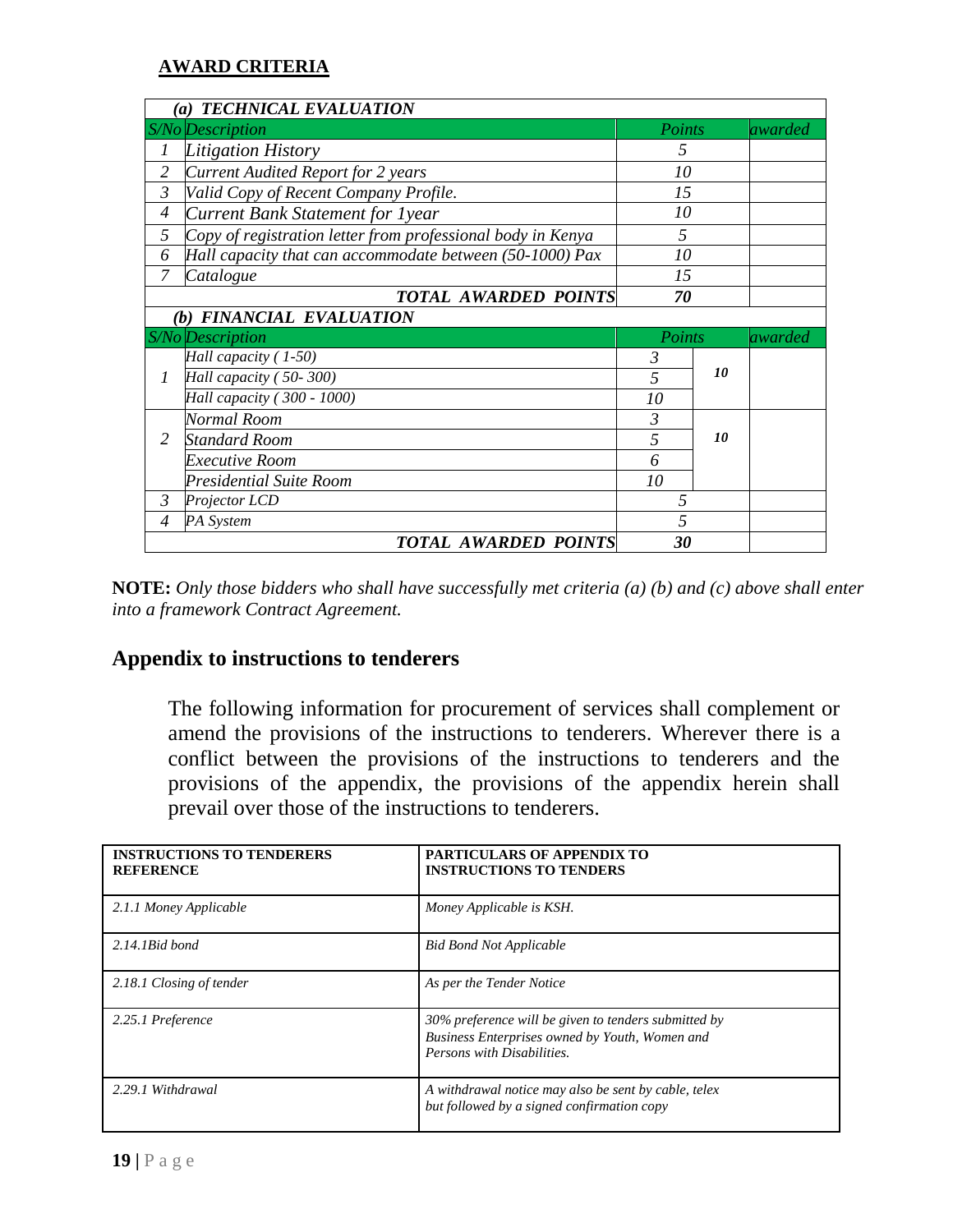#### **SECTION III GENERAL CONDITIONS OF CONTRACT**

#### **TABLE OF CONTENTS Page**

- 3.1 Definitions
- 3.2 Application
- 3.3 Standards
- 3.4 Use of contract documents and information
- 3.5 Patent Rights
- 3.6 Performance security
- 3.7 Inspections and tests
- 3.8 Payment
- 3.9 Prices
- 3.10 Assignment
- 3.11 Termination for default
- 3.12 Termination for insolvency
- 3.13 Termination for convenience
- 3.14 Resolution of disputes
- 3.15 Governing language
- 3.16 Force majeure
- 3.17 Applicable law
- 3.18 Notices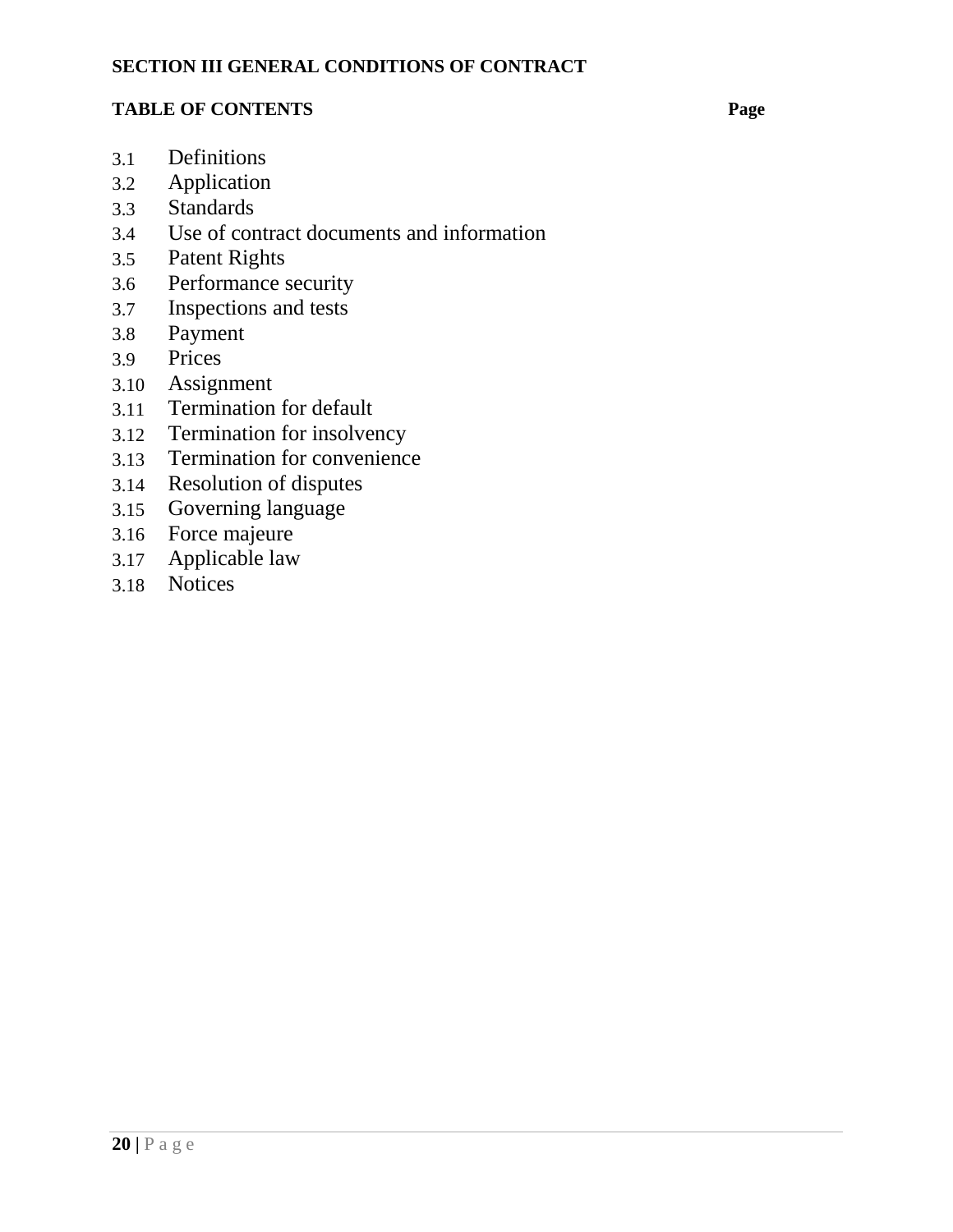# **SECTION III GENERAL CONDITIONS OF CONTRACT**

#### 3.1 **Definitions**

In this contract the following terms shall be interpreted as indicated:

- a) "The contract" means the agreement entered into between the Procuring entity and the tenderer as recorded in the Contract Form signed by the parties, including all attachments and appendices thereto and all documents incorporated by reference therein.
- b) "The Contract Price" means the price payable to the tenderer under the Contract for the full and proper performance of its contractual obligations.
- c) "The services" means services to be provided by the contractor including materials and incidentals which the tenderer is required to provide to the Procuring entity under the Contract.
- d) "The Procuring entity" means the organization sourcing for the services under this Contract.
- e) "The contractor means the individual or firm providing the services under this Contract.
- f) "GCC" means general conditions of contract contained in this section
- g) "SCC" means the special conditions of contract
- h) "Day" means calendar day

#### 3.2 **Application**

These General Conditions shall apply to the extent that they are not superseded by provisions of other part of contract.

## 3.3 **Standards**

3.3.1 The services provided under this Contract shall conform to the 7 standards mentioned in the Schedule of requirements

## 3.5 **Patent Right's**

The tenderer shall indemnify the Procuring entity against all third-party claims of infringement of patent, trademark, or industrial design tights arising from use of the services under the contract or any part thereof.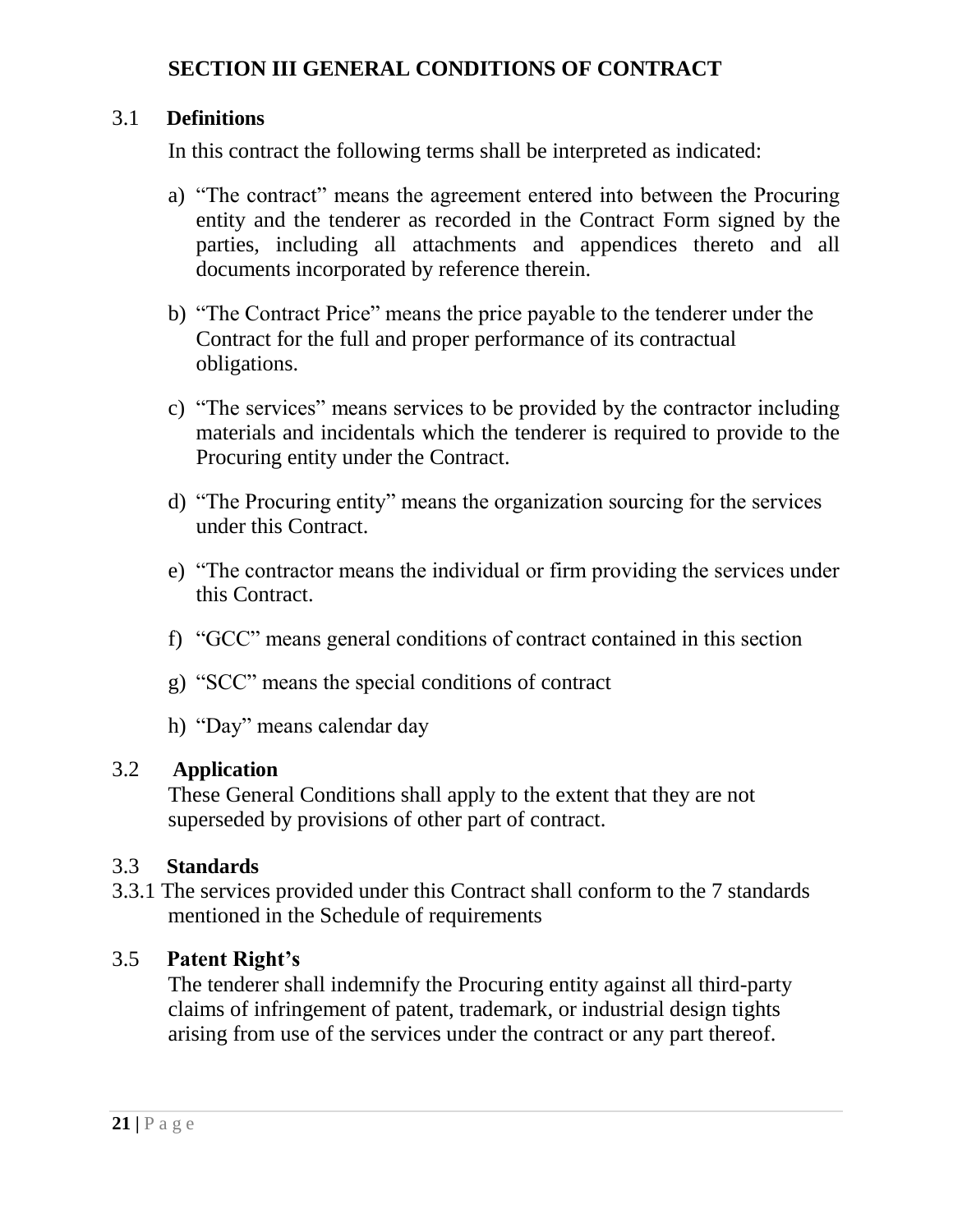# 3.6 **Performance Security**

Within twenty-eight (28) days of receipt of the notification of Contract award, the successful tenderer shall furnish to the Procuring entity the performance security where applicable in the amount specified in Special Conditions of Contract.

- 3.6.2 The proceeds of the performance security shall be payable to the Procuring entity as compensation for any loss resulting from the Tenderer's failure to complete its obligations under the Contract.
- 3.6.3 The performance security shall be denominated in the currency of the Contract, or in a freely convertible currency acceptable to the Procuring entity and shall be in the form of:
	- a) Cash.
	- b) A bank guarantee.
	- c) Such insurance guarantee approved by the Authority.
	- d) Letter of credit.
- 3.6.4 The performance security will be discharged by the procuring entity and returned to the candidate not later than thirty (30) days following the date of completion of the tenderer's performance of obligations under the contract, including any warranty obligations under the contract.

# **3.7 Inspections and Tests**

- 3.7.1 The Procuring entity or its representative shall have the right to inspect and/or to test the services to confirm their conformity to the Contract specifications. The Procuring entity shall notify the tenderer in writing, in a timely manner, of the identity of any representatives retained for these purposes.
- 3.7.2 The inspections and tests may be conducted on the premises of the tenderer or its subcontractor(s). If conducted on the premises of the tenderer or its subcontractor(s), all reasonable facilities and assistance, including access to drawings and production data, shall be furnished to the inspectors at no charge to the Procuring entity.
- 3.7.3 Should any inspected or tested services fail to conform to the Specifications, the Procuring entity may reject the services, and the tenderer shall either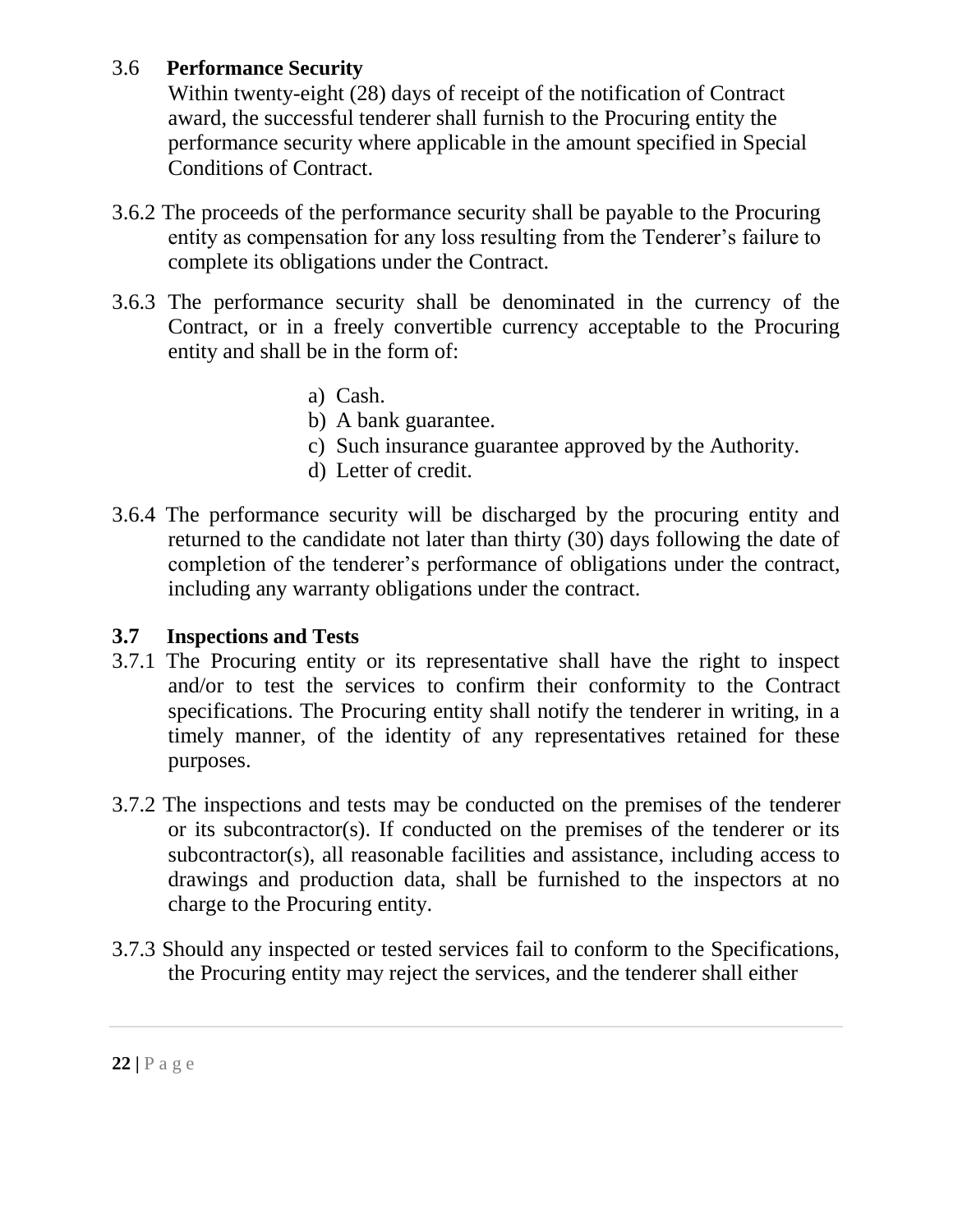replace the rejected services or make alterations necessary to meet specification requirements free of cost to the Procuring entity.

3.7.4 Nothing in paragraph 3.7 shall in any way release the tenderer from any warranty or other obligations under this Contract.

# 3.8 **Payment**

3.8.1 The method and conditions of payment to be made to the tenderer under this Contract shall be specified in SCC

# 3.9 **Prices**

Prices charged by the contractor for services performed under the Contract shall not, with the exception of any Price adjustments authorized in SCC, vary from the prices by the tenderer in its tender or in the procuring entity's request for tender validity extension as the case may be. No variation in or modification to the terms of the contract shall be made except by written amendment signed by the parties.

# 3.10 **Assignment**

The tenderer shall not assign, in whole or in part, its obligations to perform under this contract, except with the procuring entity's prior written consent.

# **3.10 Termination for Default**

The Procuring entity may, without prejudice to any other remedy for breach of Contract, by written notice of default sent to the tenderer, terminate this Contract in whole or in part:

- a) If the tenderer fails to provide any or all of the services within the period(s) specified in the Contract, or within any extension thereof granted by the Procuring entity.
- b) If the tenderer fails to perform any other obligation(s) under the Contract.
- c) If the tenderer, in the judgment of the Procuring entity has engaged in corrupt or fraudulent practices in competing for or in executing the Contract.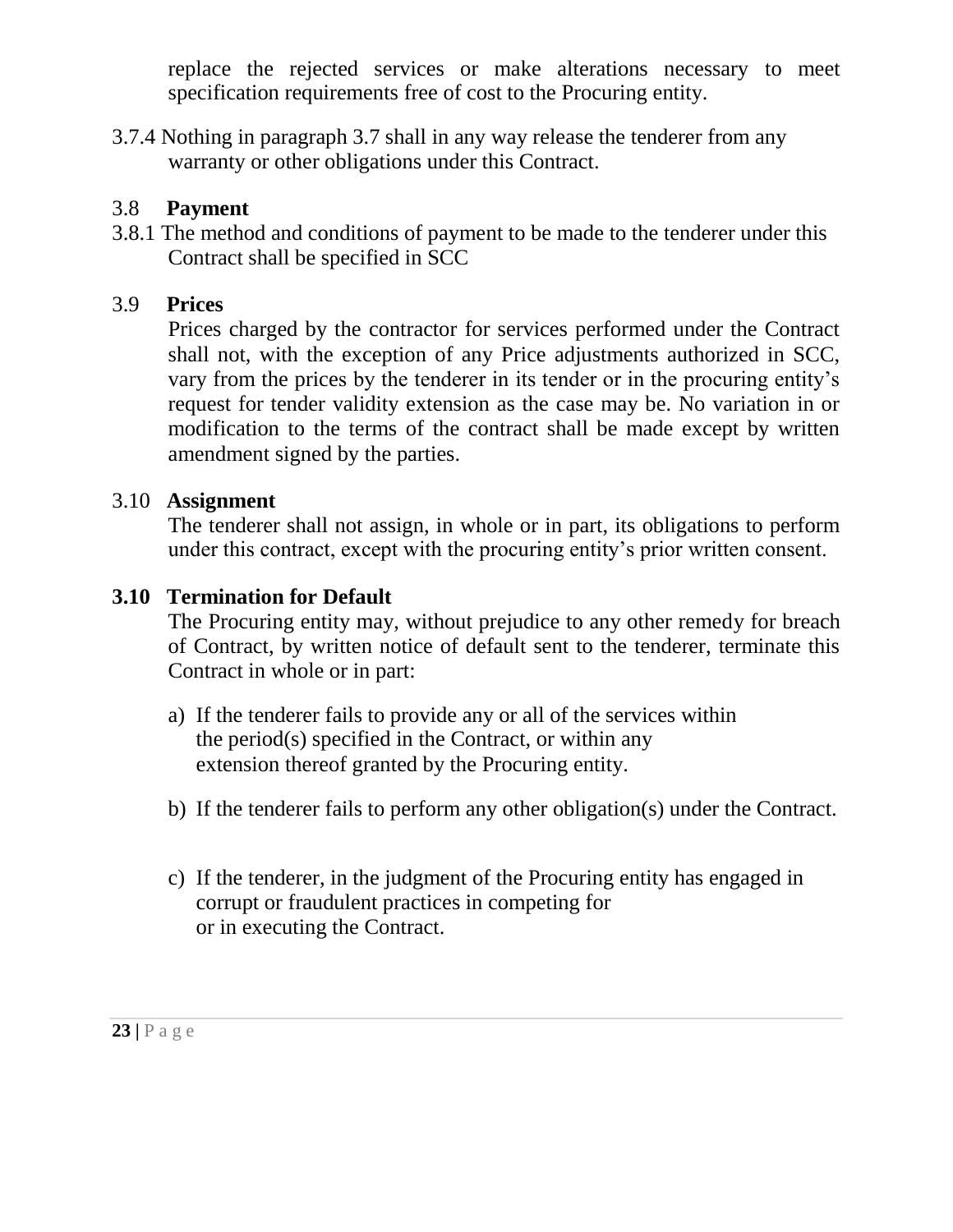In the event the Procuring entity terminates the Contract in whole or in part, it may procure, upon such terms and in such manner as it deems appropriate, services similar to those undelivered, and the tenderer shall be liable to the Procuring entity for any excess costs for such similar services.

# **3.12 Termination of insolvency**

The procuring entity may at the anytime terminate the contract by giving written notice to the contractor if the contractor becomes bankrupt or otherwise insolvent. In this event, termination will be without compensation to the contractor, provided that such termination will not produce or affect any right of action or remedy, which has accrued or will accrue thereafter to the procuring entity.

# **3.13 Termination for convenience**

- 3.13.1 The procuring entity by written notice sent to the contractor may terminate the contract in whole or in part, at any time for its convenience. The notice of termination shall specify that the termination is for the procuring entity convenience, the extent to which performance of the contractor of the contract is terminated and the date on which such termination becomes effective.
- 3.13.2 For the remaining part of the contract after termination the procuring entity may elect to cancel the services and pay to the contractor on agreed amount for partially completed services.

# **3.14 Resolution of disputes**

The procuring entity's and the contractor shall make every effort to resolve amicably by direct informal negotiations any disagreement or dispute arising between them under or in connection with the contract.

If after thirty (30) days from the commencement of such informal negotiations both parties have been unable to resolve amicably a contract dispute either party may require that the dispute be referred for resolution to the formal mechanisms specified in the SCC.

# **3.15 Governing Language**

The contract shall be written in the English language. All correspondence and other documents pertaining to the contract, which are exchanged by the parties, shall be written in the same language.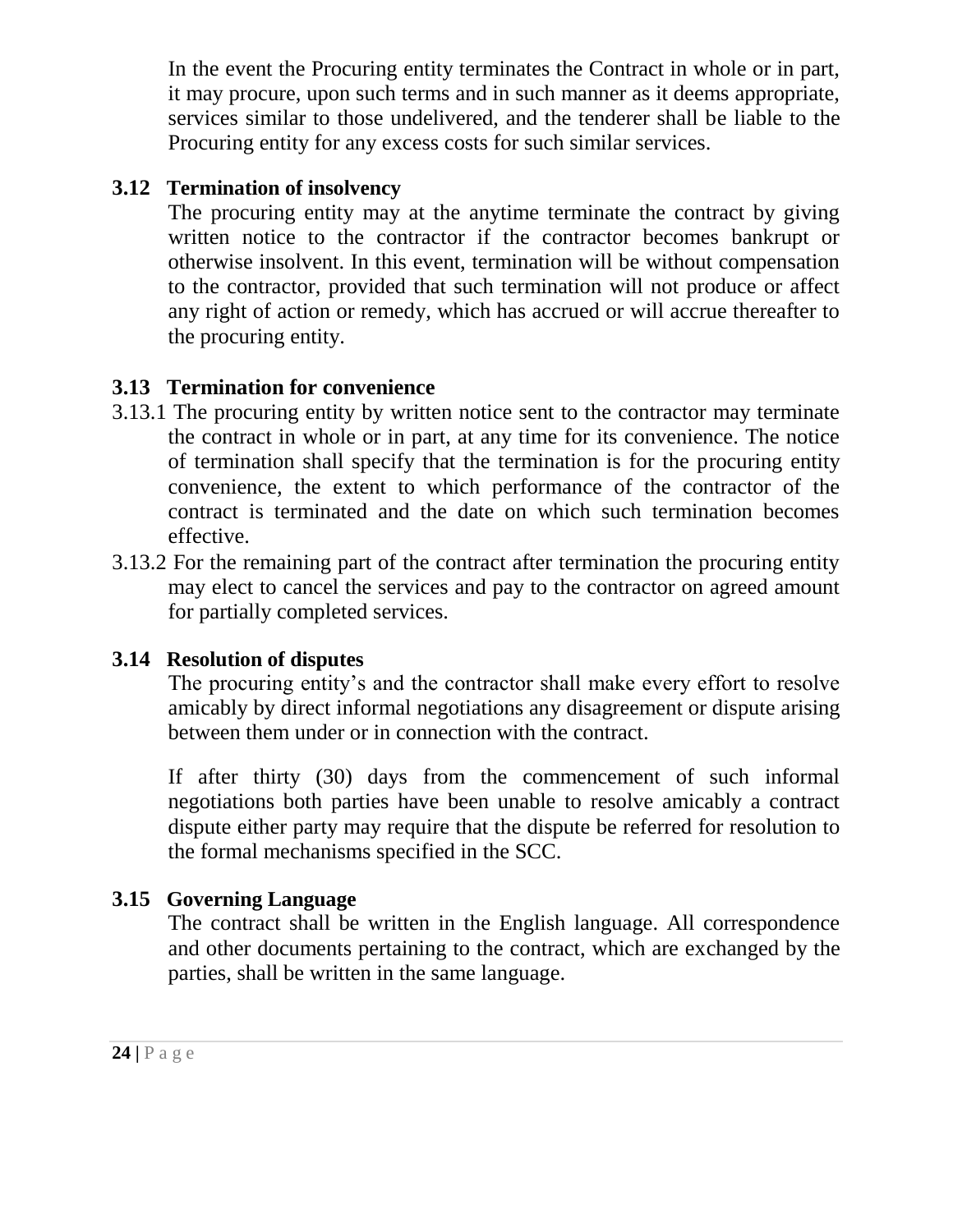# **3.16 Force Majeure**

The contractor shall not be liable *for* forfeiture of its performance security, or termination for default if and to the extent that it's delay in performance or other failure to perform its obligations under the Contract is the result of an event of Force Majeure.

## **3.17 Applicable Law.**

The contract shall be interpreted in accordance with the laws of Kenya unless otherwise specified in the SCC

## **3.18 Notices**

Any notices given by one party to the other pursuant to this contract shall be sent to the other party by post or by fax or E-mail and confirmed in writing to the other party's address specified in the SCC

A notice shall be effective when delivered or on the notices effective date, whichever is later.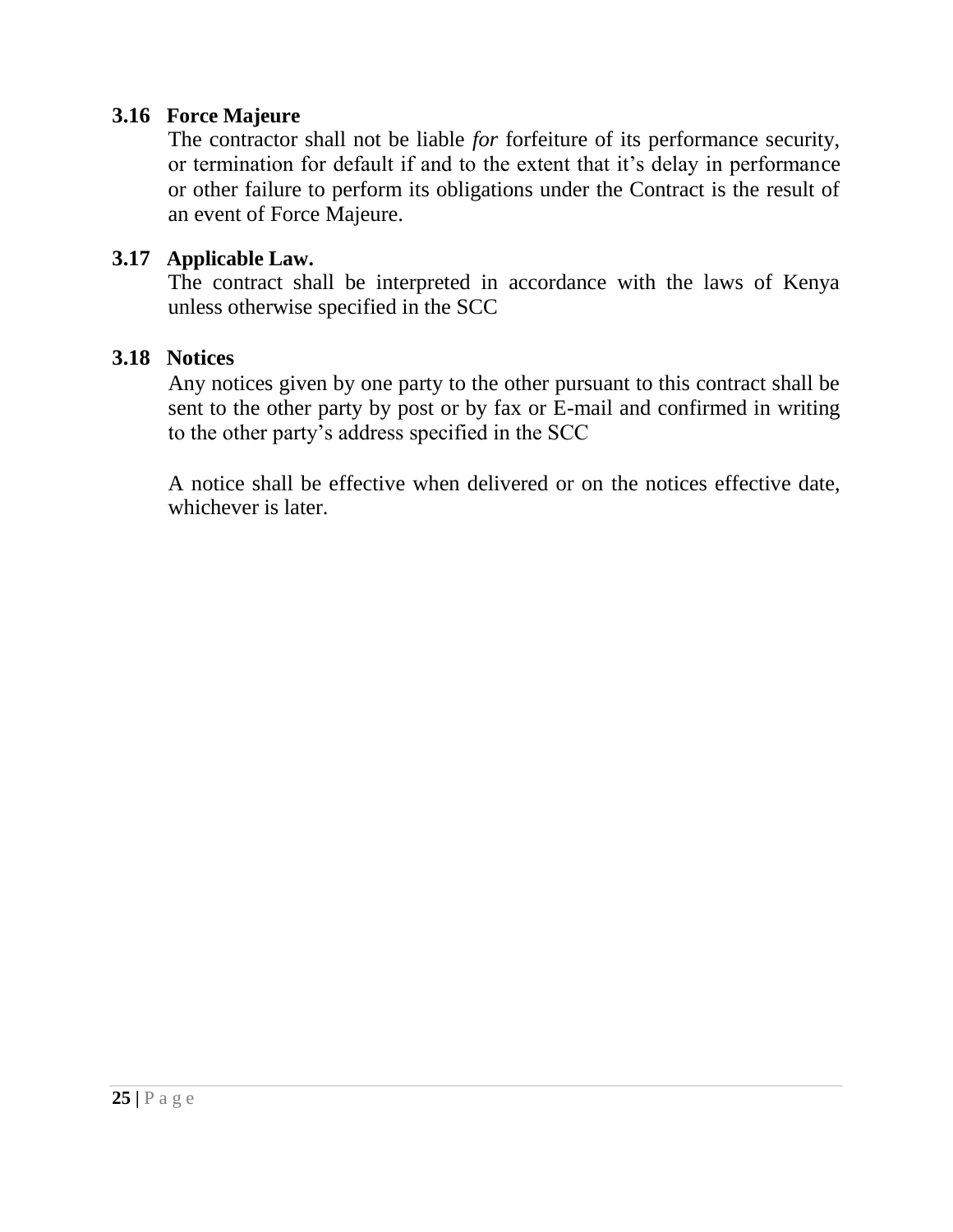# **SECTION IV SPECIAL CONDITIONS OF CONTRACT**

# **Notes on Special Conditions of Contract**

The clauses in this section are intended to assist the procuring entity in providing contract specific information in relation to corresponding clauses in the general conditions of contract.

The provisions of section IV complement the general conditions of contract included in section III, specifying contractual requirements linked to the special circumstances of the procuring entity and the procurement of services required. In preparing section IV, the following aspects should be taken into consideration.

- a) Information that complement provisions of section III must be incorporated
- b) Amendments and/or supplements to provision of section III, as necessitated by the circumstances of the specific service required must also be incorporated

Where there is a conflict between the provisions of the special conditions of contract and the provisions of the general conditions of contract the provisions of the special conditions of contract herein shall prevail over the provisions of the general conditions of contract.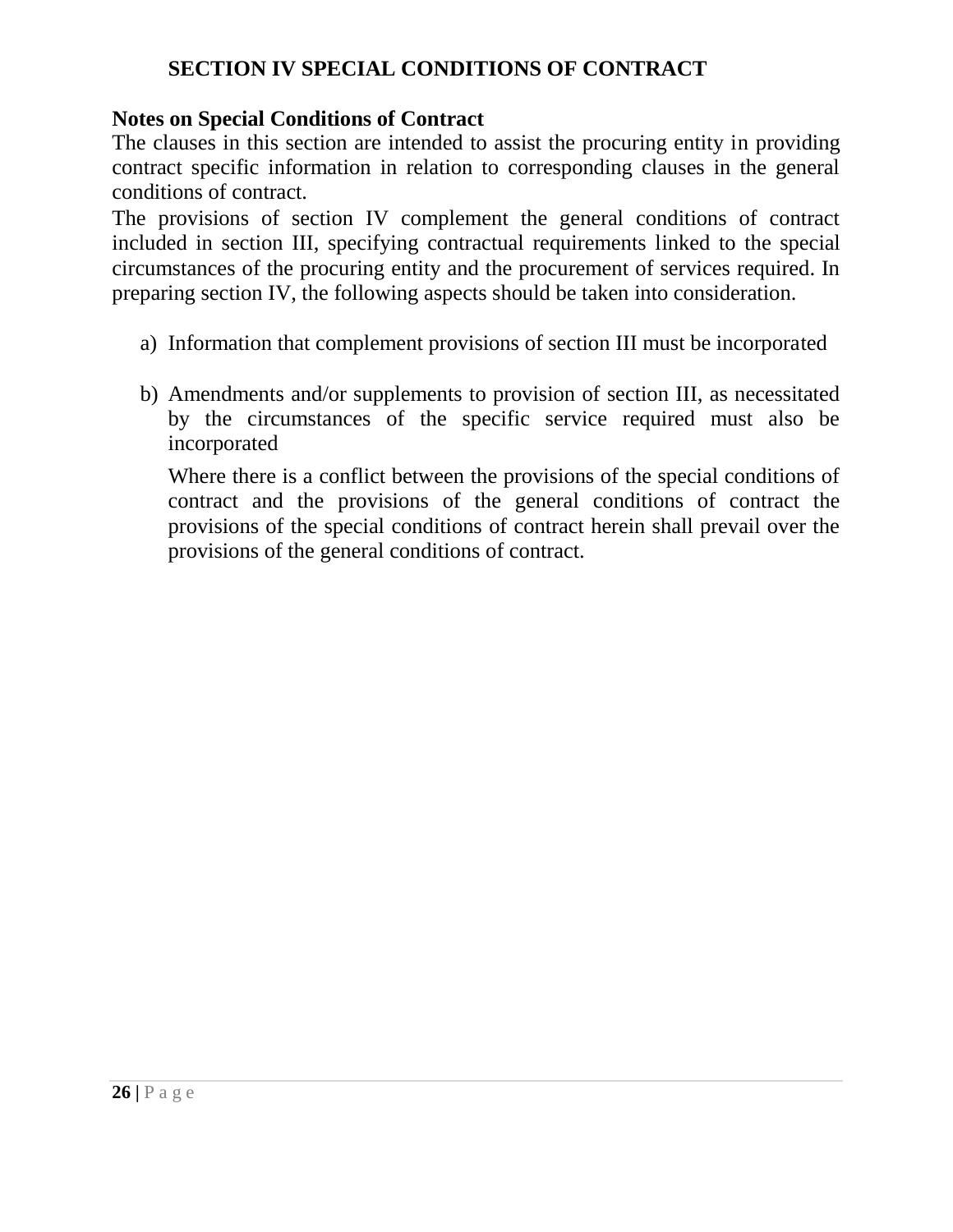# **SECTION IV SPECIAL CONDITIONS OF CONTRACT**

- 4.1 Special conditions of contract shall supplement the general conditions of contract, wherever there is a conflict between the GCC and the SCC, the provisions of the SCC herein shall prevail over those in the GCC.
- 4.2 Special conditions of contract with reference to the general conditions of contract.

| <b>REFERENCE OF GCC</b>   | <b>SPECIAL CONDITIONS OF CONTRACT</b>                                                                                                                                                |
|---------------------------|--------------------------------------------------------------------------------------------------------------------------------------------------------------------------------------|
| 3.7.1 Performance Bond,   | Not Applicable                                                                                                                                                                       |
| 3.10 Delivery of services | The delivery period for the Services shall be as per need<br>bases within the 2019/2020 Financial year unless<br>specifically indicated by the respective procuring entity.          |
| 3.12.1 Terms of payment   | Payment shall be made after full delivery of the services as<br>prescribed in the LSO and contract Agreement.                                                                        |
| 3.13.1 Prices             | The prices offered shall be fixed for the period stated in the<br>Tender Invitation or variations may be allowed only if they<br>are reasonable to prevailing industry/market rates. |
| 3.18.1 Dispute resolution | Disputes to be resolved Through direct informal negotiation.                                                                                                                         |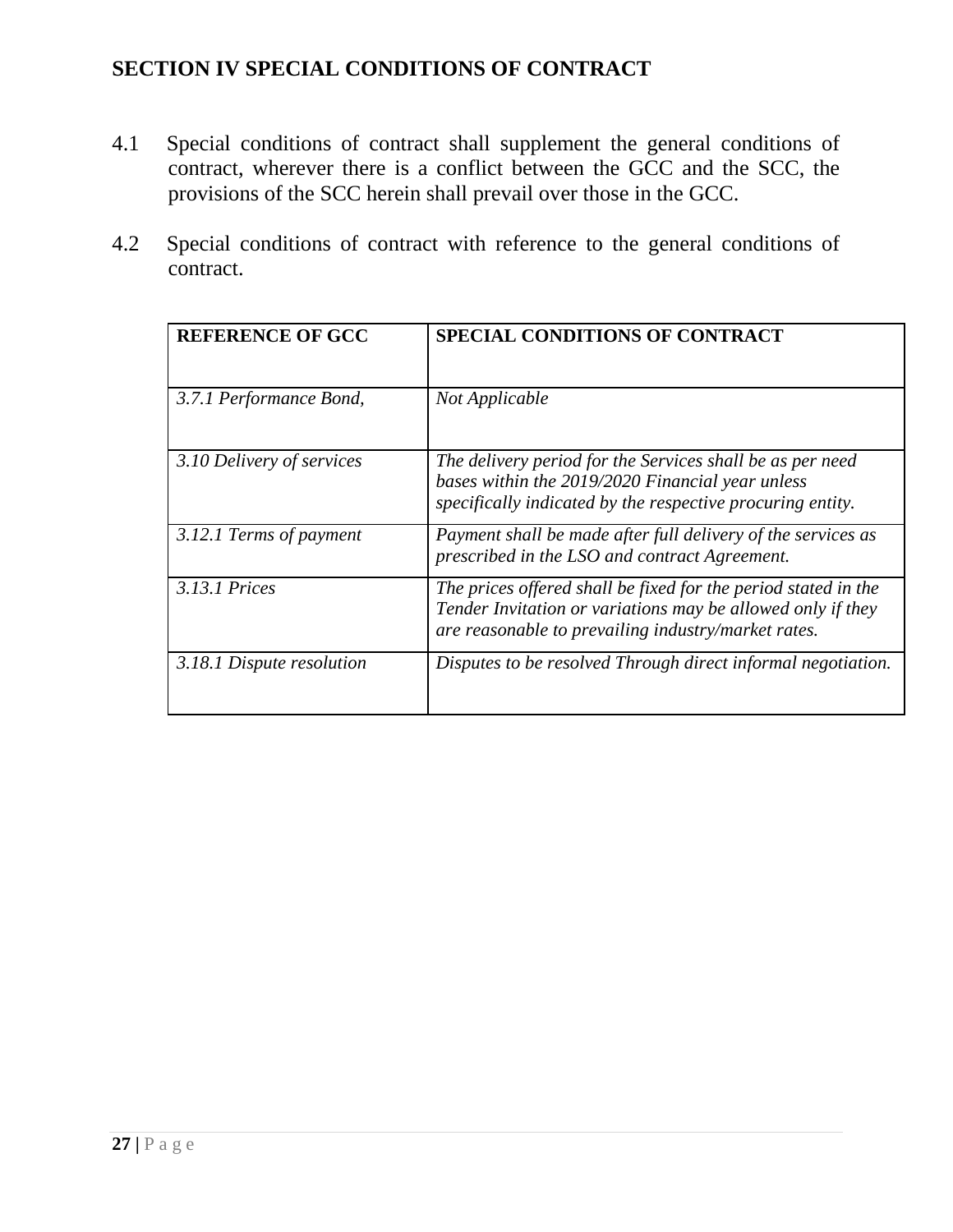# **SECTION V – SCHEDULE OF REQUIREMENTS**

**Provision of Air-Ticketing and Air Travel Services Under a Framework Agreement for 2019/2020-2021 Financial Years.**

| <b>ITEM DESCRIPTION</b>                            | <b>RATES</b>            | <b>DELIVERY PERIOD</b>     |
|----------------------------------------------------|-------------------------|----------------------------|
| <b>Tender for Provision of Hotel Accommodation</b> |                         |                            |
| Services Through Framework Agreement for Fy        | As shall be Provided by |                            |
| 2019/2020                                          | <b>Bidder</b>           | 2019/2020 Financial Years. |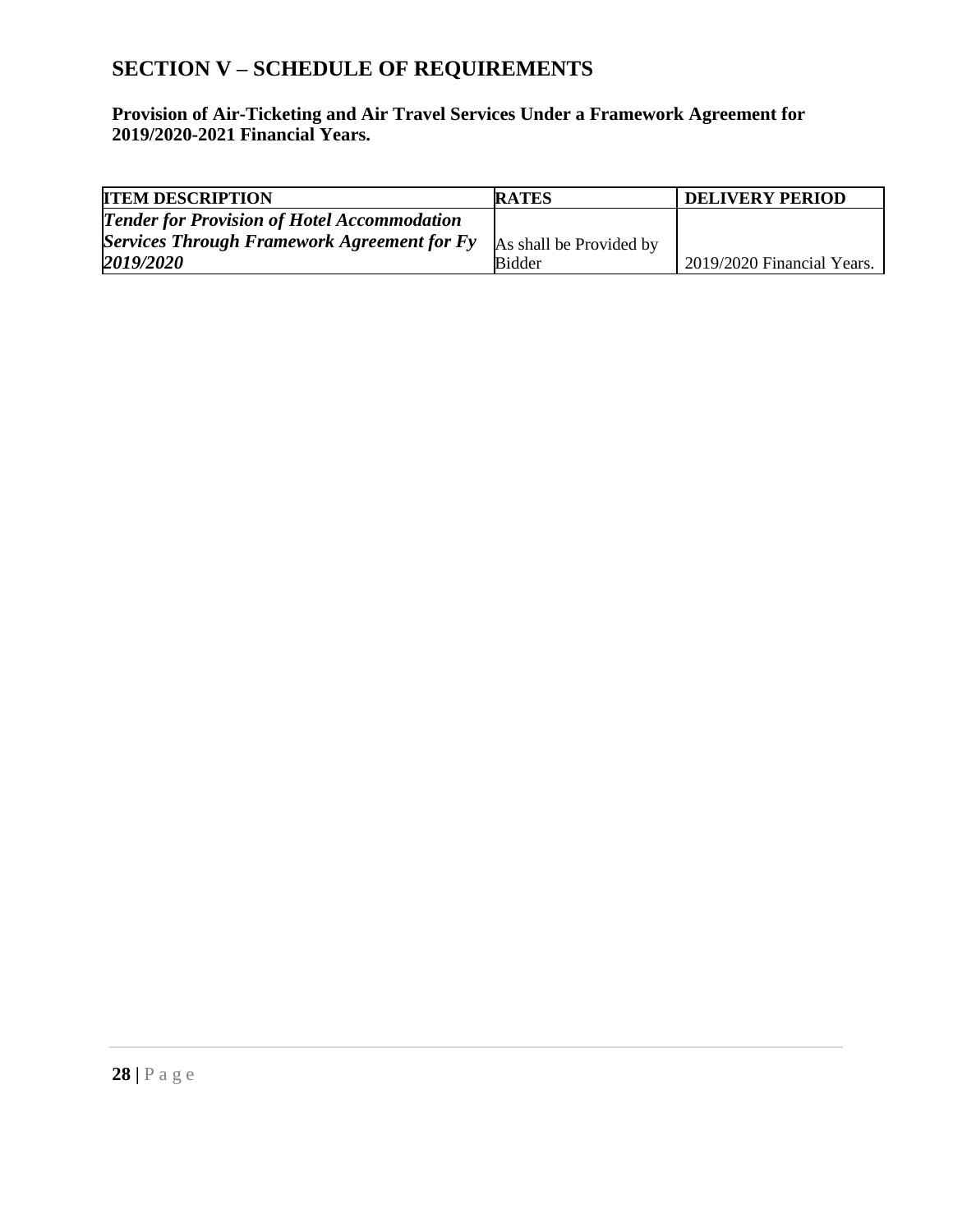# **SECTION VI DESCRIPTION OF SERVICES**

| <b>ITEM DESCRIPTION</b>                                                                                 | <b>RATES</b>                                                     | <b>DELIVERY</b><br><b>PERIOD</b> |
|---------------------------------------------------------------------------------------------------------|------------------------------------------------------------------|----------------------------------|
| <b>Tender for Provision of Hotel ccommodation</b><br><b>Services Through Framework Agreement for Fy</b> |                                                                  |                                  |
| 2019/2020-2021                                                                                          | Please attach your<br>Brochure of services<br>with your Rates of | 2019/2020<br>Financial Years.    |
|                                                                                                         | charges.                                                         |                                  |

The brochure of services should have Signature and stamp of Tenderer

#### **Note***:* **Bidders should quote only unit prices and must be inclusive of VAT and all delivery cost.**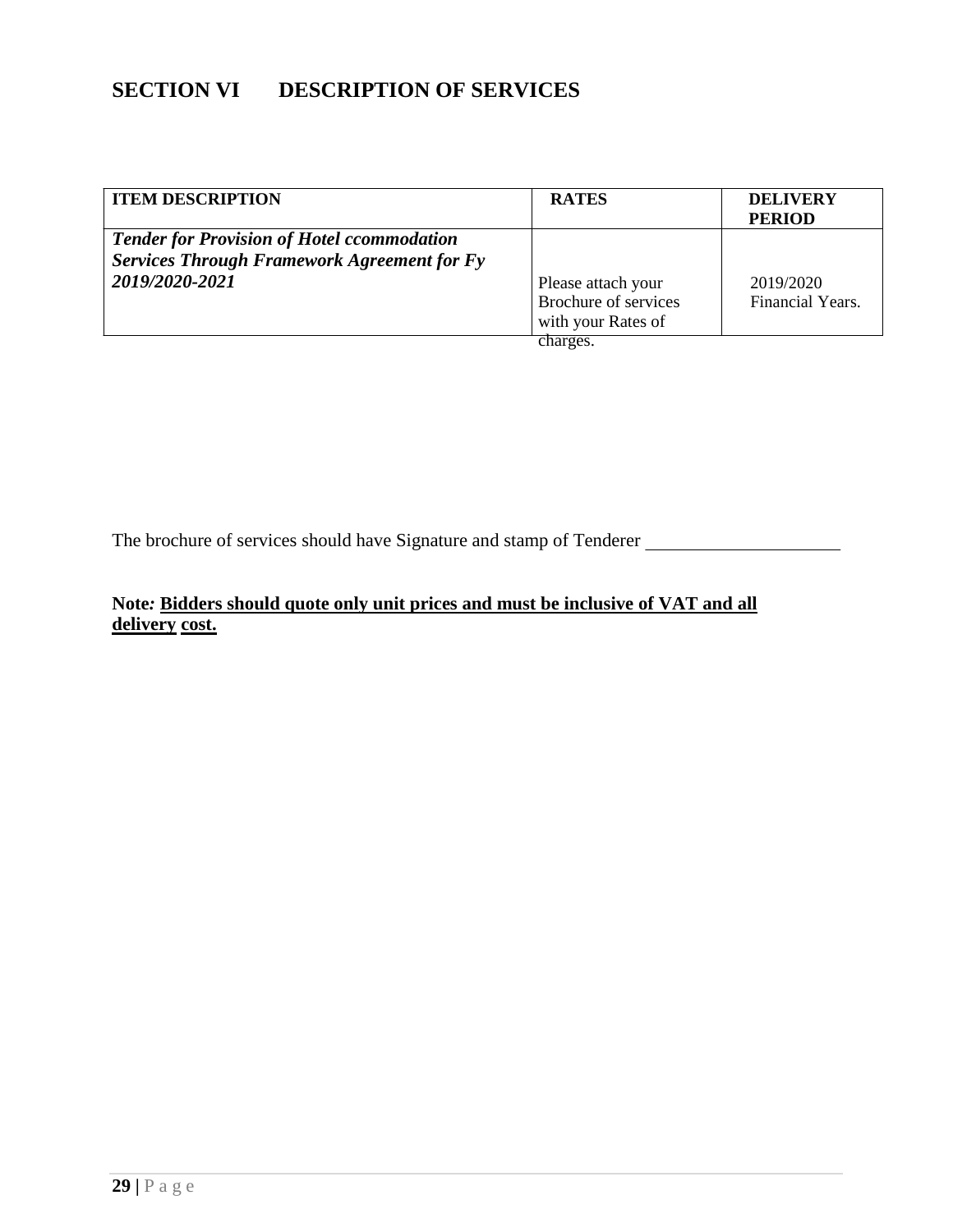# **SECTION VII- STANDARD FORMS**

#### **Notes on standard forms**

- 1. The tenderer shall complete and submit with its tender the form of tender and price schedules pursuant to instructions to tenderers clause 9 and in accordance with the requirements included in the special conditions of contract.
- 2. When requested by the appendix to the instructions to tenderers, the tenderer should provide the tender security, either in the form included herein or in another form acceptable to the procuring entity pursuant to instructions to tenderers clause 12.3
- 3. The contract form, the price schedules and the schedule of requirements shall be deemed to form part of the contract and should be modifies accordingly at the time of contract award to incorporate corrections or modifications agreed by the tenderer and the procuring entity in accordance with the instructions to tenderers or general conditions of contract.
- 4. The performance security and bank guarantee for advance payment forms should not be completed by the tenderers at the time of tender preparation. Only the successful tenderer will be required to provide performance/entity and bank guarantee for advance payment forms in accordance with the forms indicated herein or in another form acceptable to the procuring entity and pursuant to the – conditions of contract.
- 5. The principal's or manufacturer's authorization form should be completed by the principal or the manufacturer, as appropriate in accordance with the tender documents.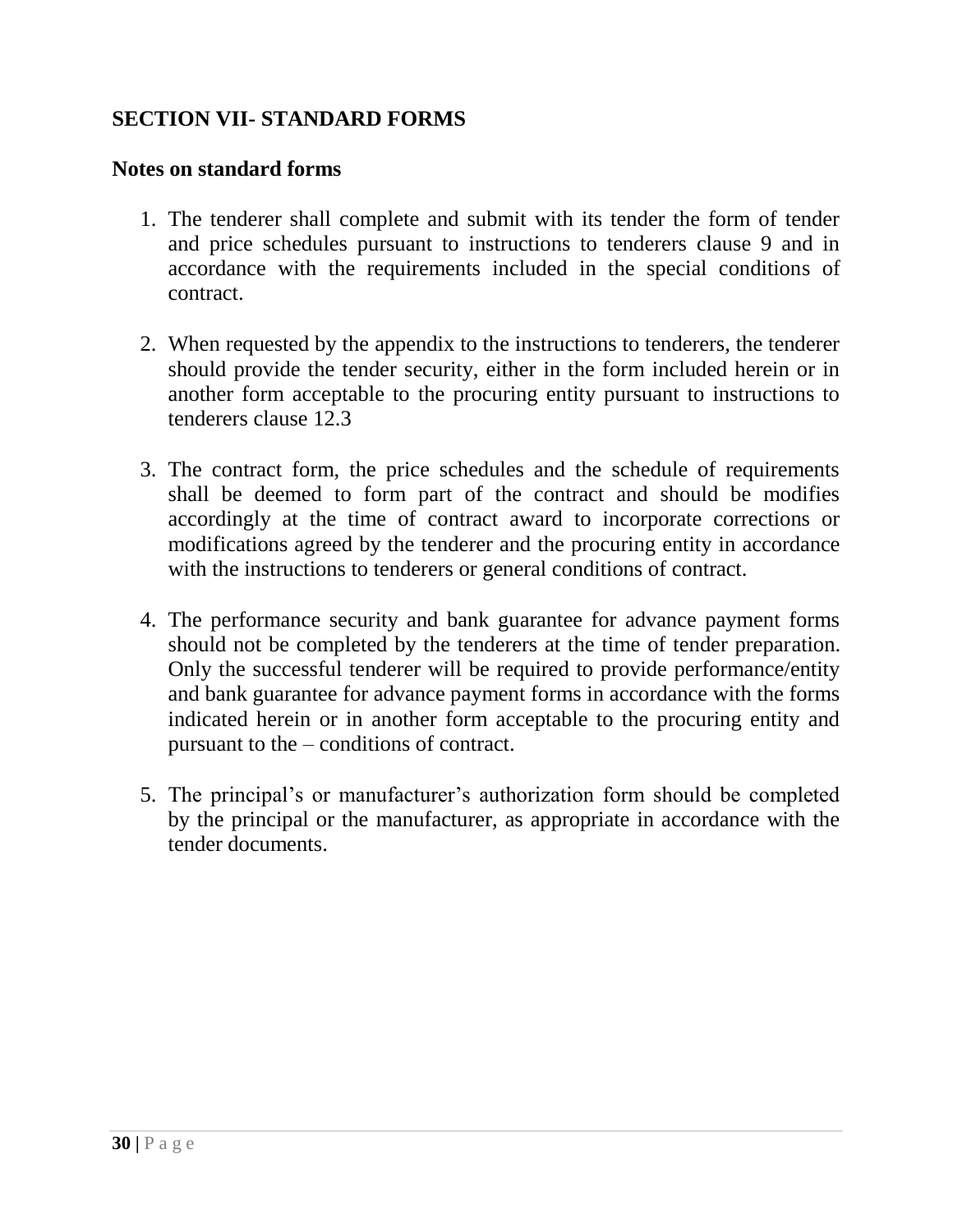# **SECTION VII - STANDARD FORMS**

- 1. Form of tender
- 2. Price schedules
- 3. Contract form
- 4. Confidential Questionnaire form
- 5. Tender security form
- 6. Performance security form
- 7. Bank guarantee for advance payment
- 8. Declaration form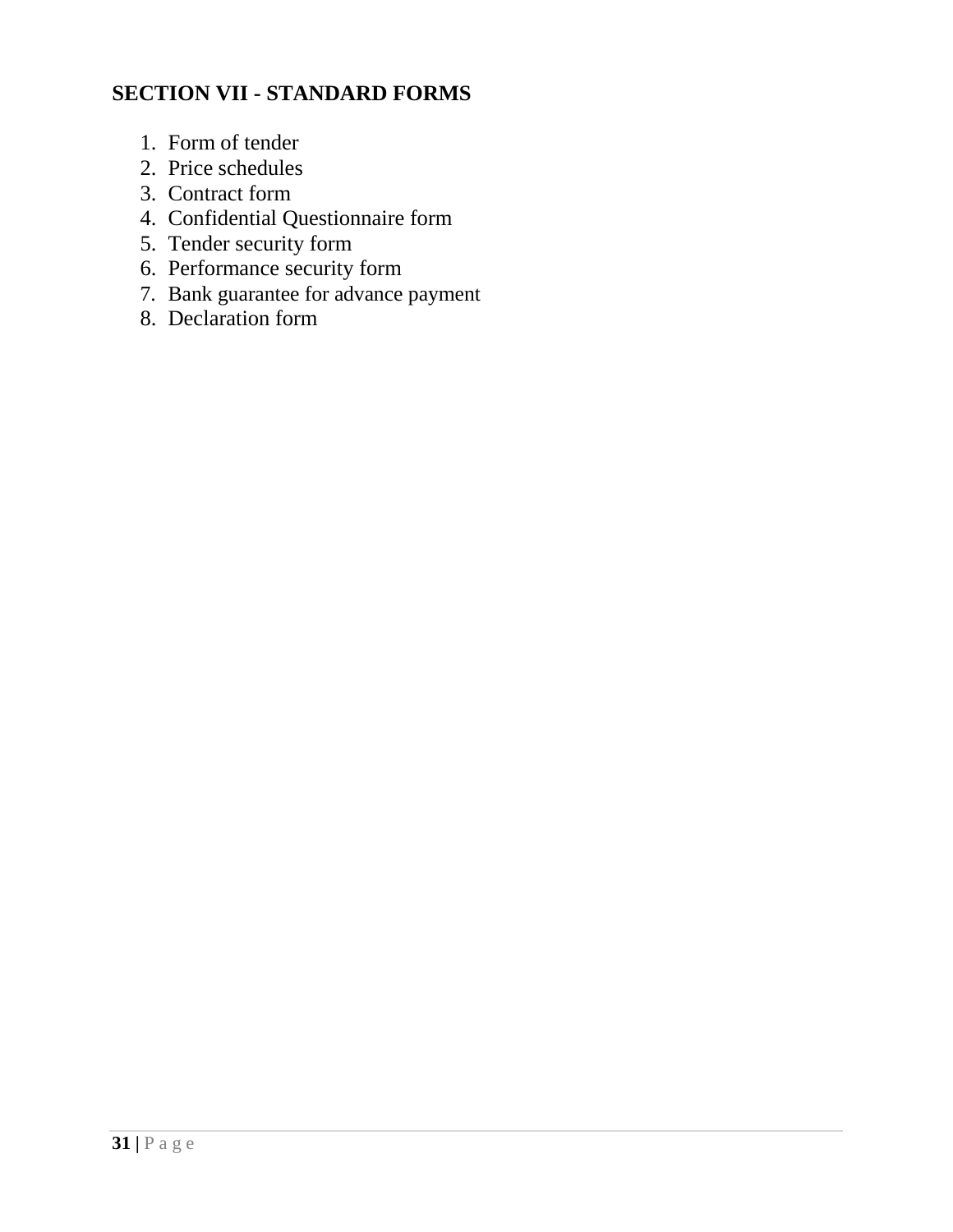#### **FORM OF TENDER**

|    | Tender No.                                                                                                                                                                                                                                      |
|----|-------------------------------------------------------------------------------------------------------------------------------------------------------------------------------------------------------------------------------------------------|
|    |                                                                                                                                                                                                                                                 |
|    |                                                                                                                                                                                                                                                 |
|    | [Name and address of procuring entity]                                                                                                                                                                                                          |
|    | Gentlemen and/or Ladies:                                                                                                                                                                                                                        |
|    | 1. Having examined the tender documents including Addenda Nos. <i>[insert numbers,</i><br>the of which is hereby duly acknowledged, wed, the undersigned, offer to provide.<br>                                                                 |
|    |                                                                                                                                                                                                                                                 |
|    |                                                                                                                                                                                                                                                 |
|    | or such other sums as may be ascertained in accordance with the Schedule of Prices attached<br>herewith and made part of this Tender.                                                                                                           |
|    | 2. We undertake, if our Tender is accepted, to provide the services in accordance with the<br>services schedule specified in the Schedule of Requirements.                                                                                      |
|    | 3. If our Tender is accepted, we will obtain the tender guarantee in a sum equivalent to ____<br>percent of the Contract Price for the due performance of the Contract, in the form prescribed<br>by (Procuring entity).                        |
| 4. | We agree to abide by this Tender for a period of  days from the date fixed for tender<br>opening of the Instructions to tenderers, and it shall remain binding upon us and may be<br>accepted at any time before the expiration of that period. |
|    | 5. Until a formal Contract is prepared and executed, this Tender, together with your written<br>acceptance thereof and your notification of award, shall constitute a binding Contract<br>between us.                                           |
|    |                                                                                                                                                                                                                                                 |

Dated this  $\frac{day \text{ of }{ln}}{ln}$  day of  $\frac{day}{the}$  capacity  $[signature]$ Duly authorized to sign tender for and on behalf of\_\_\_\_\_\_\_\_\_\_\_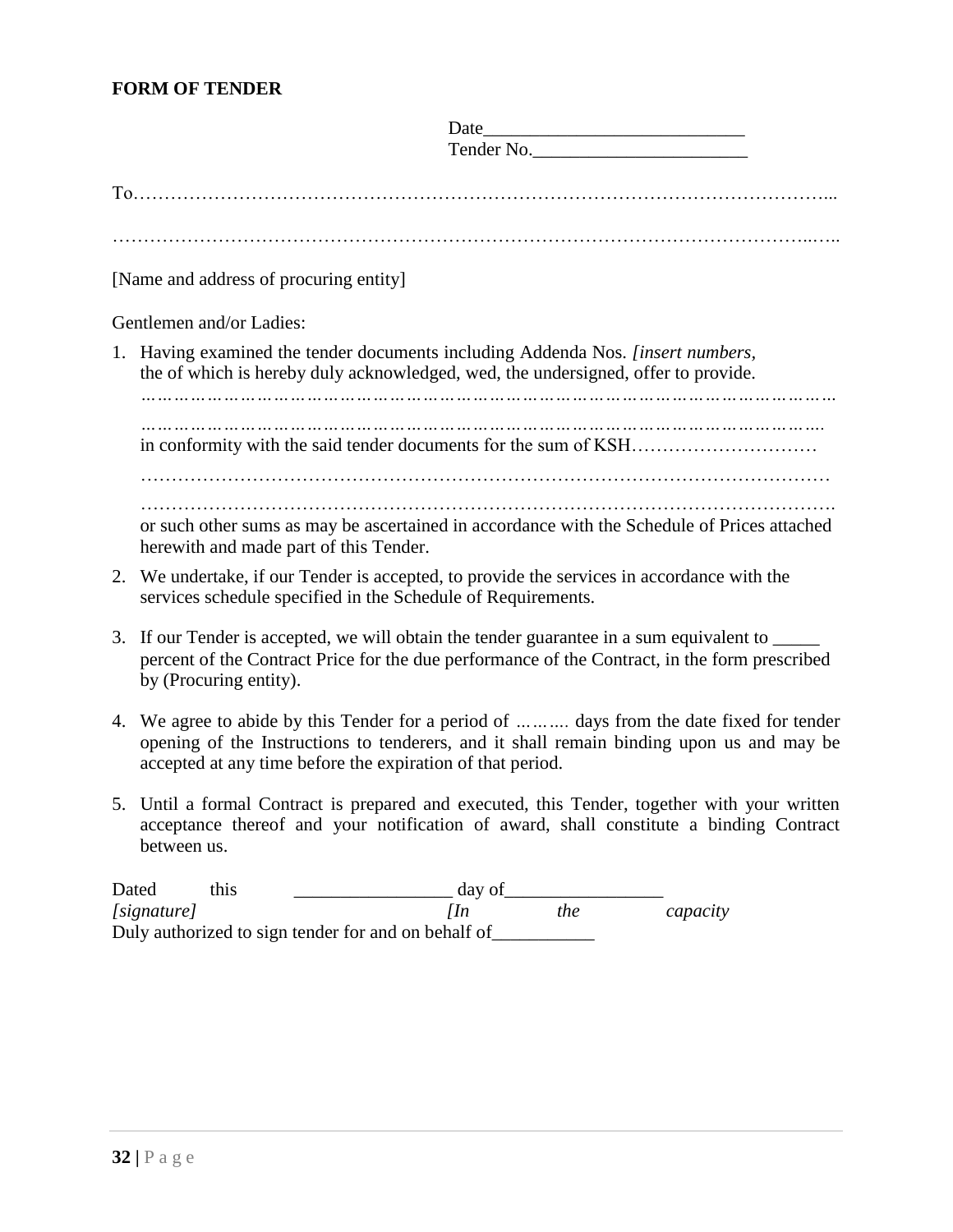#### **PRICE SCHEDULE OF SERVICES**

| <b>ITEM DESCRIPTION</b>                                                                                                   | <b>RATE OF CHARGES (KSHS)</b> |
|---------------------------------------------------------------------------------------------------------------------------|-------------------------------|
| Provision Of Maintenance of hotel & Accommodation<br>Under a Framework Agreement for 2019/2020<br><b>Financial Years.</b> |                               |

#### PRICES QUOTED MUST BE INCLUSIVE OF ALL GOVERNMENT TAXES AND ANY OTHER CHARGES UPTO DELIVERY OF THE SERVICES.

# Signature of Tenderer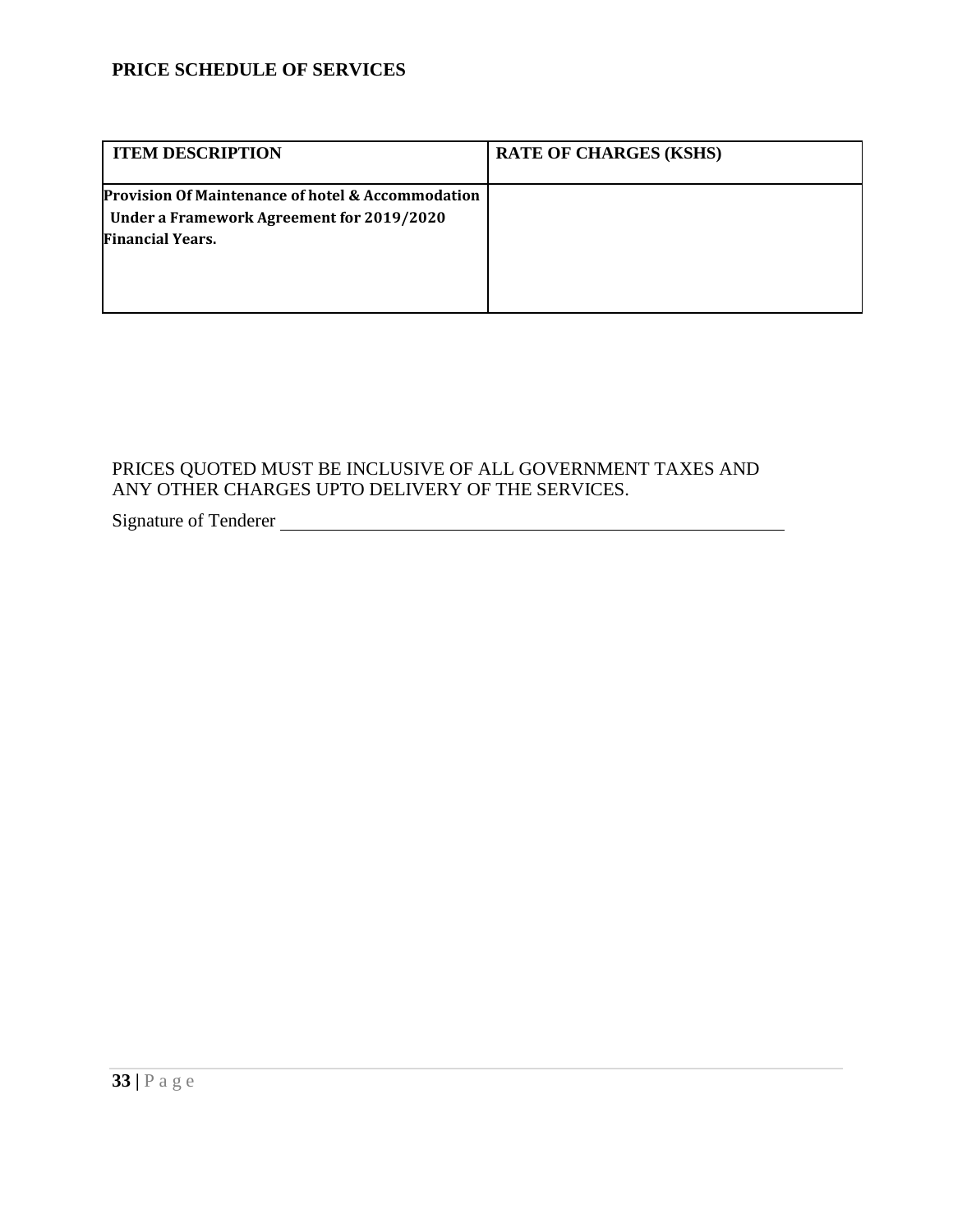#### **FORM OF CONTRACT AGREEMENT**

THIS AGREEMENT made the \_\_\_day of \_\_\_\_\_20\_\_\_\_between............. [name of procurement entity] of ………………. [country of Procurement entity] (hereinafter called "the Procuring entity") of the one part and …………………… [name of tenderer] of ………. [city and country of tenderer] (hereinafter called "the tenderer") of the other part.

WHEREAS the procuring entity invited tenders for certain materials and spares. Viz……………………...[brief description of materials and spares] and has accepted a tender by the tenderer for the supply of those materials and spares in the spares in the sum of ……………………………………… [contract price in words and figures]

#### **NOW THIS AGREEMENT WITNESSETH AS FOLLOWS:**

- 1. In this Agreement words and expressions shall have the same meanings as are respectively assigned to them in the Conditions of Contract referred to.
- 2. The following documents shall be deemed to form and be read and construed as part of this Agreement, viz.:
	- (a) the Tender Form and the Price Schedule submitted by the tenderer;
	- **(b) the Schedule of Requirements;**
	- **(c) the Technical Specifications;**
	- **(d) the General Conditions of Contract;**
	- **(e) the Special Conditions of Contract; and**
	- **(f) the Procuring Entity's Notification of Award.**
- 3. In consideration of the payments to be made by the Procuring entity to the tenderer as hereinafter mentioned, the tenderer hereby covenants with the Procuring entity to provide the materials and spares and to remedy defects therein in conformity in all respects with the provisions of the Contract
- 4. The Procuring entity hereby covenants to pay the tenderer in consideration of the provision of the materials and spares and the remedying of defects therein, the Contract Price or such other sum as may become payable under the provisions of the contract at the times and in the manner prescribed by the contract.

IN WITNESS whereof the parties hereto have caused this Agreement to be executed in accordance with their respective laws the day and year first above written.

| Signed, sealed, delivered by ______<br>entity) | the | (for the Procuring) |
|------------------------------------------------|-----|---------------------|
| Signed, sealed, delivered by                   | the | (for the tenderer)  |
| in the presence of                             |     |                     |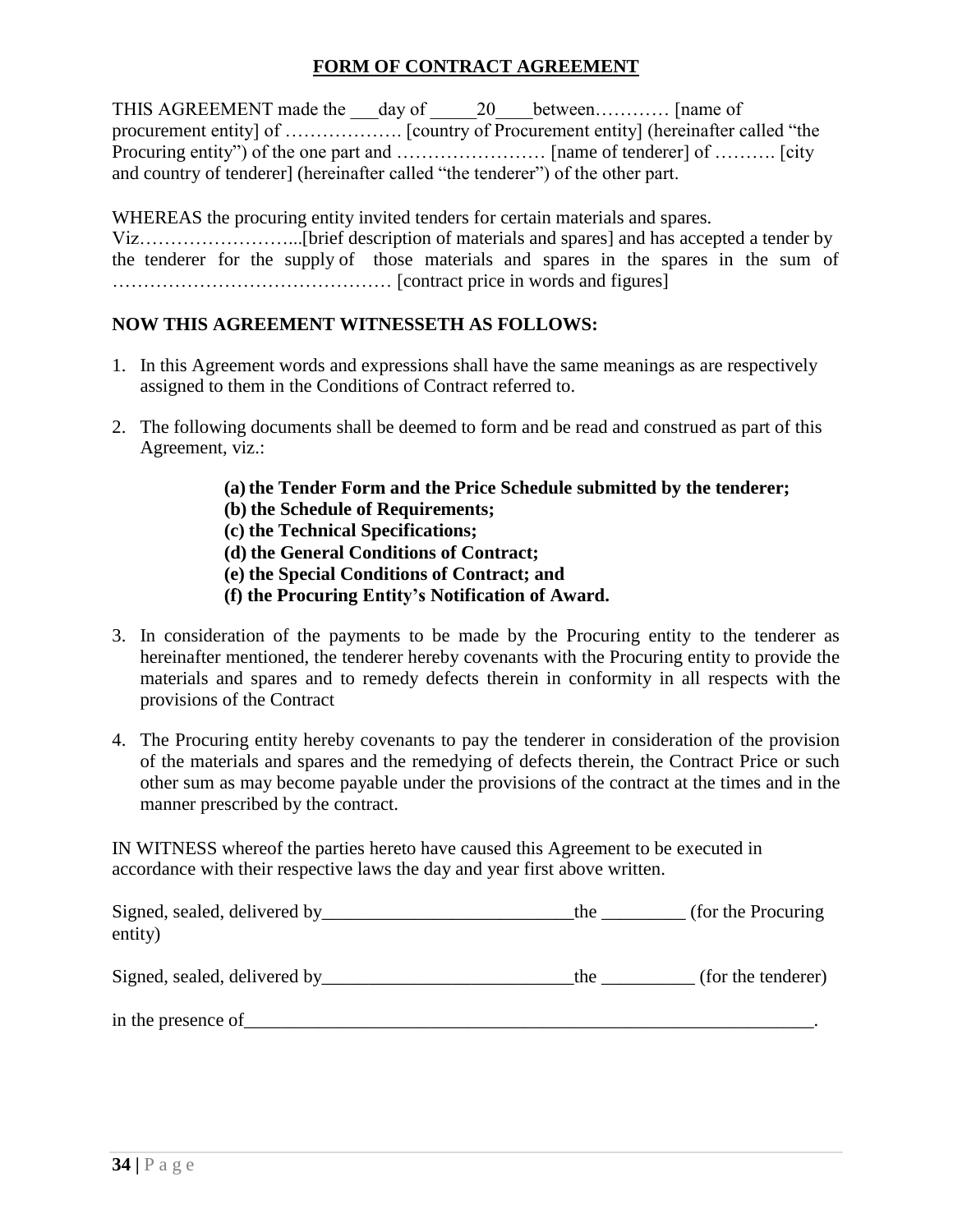#### **CONFIDENTIAL BUSINESS QUESTIONNAIRE**

You are requested to give the particulars indicated in Part 1 and either Part 2 (a), 2(b) or 2(c) whichever applied to your type of business.

You are advised that it is a serious offence to give false information on this form.

|                     | Maximum value of business which you can handle at any one time - Kshs. |                                 |               |
|---------------------|------------------------------------------------------------------------|---------------------------------|---------------|
|                     |                                                                        |                                 |               |
|                     |                                                                        |                                 |               |
|                     |                                                                        |                                 |               |
|                     |                                                                        | Part $2(a)$ – Sole Proprietor   |               |
|                     |                                                                        |                                 |               |
|                     |                                                                        |                                 |               |
| Citizenship details |                                                                        |                                 |               |
|                     |                                                                        |                                 |               |
|                     |                                                                        | Part $2(b)$ – Partnership       |               |
|                     | Given details of partners as follows                                   |                                 |               |
| Name                |                                                                        | Nationality Citizenship details | <b>Shares</b> |
|                     |                                                                        |                                 |               |
|                     |                                                                        |                                 |               |
|                     |                                                                        |                                 |               |
|                     |                                                                        |                                 |               |
|                     |                                                                        |                                 |               |
| Private or Public   |                                                                        | Part 2 (c) – Registered Company |               |
|                     |                                                                        |                                 |               |
| Nominal Kshs.       | State the nominal and issued capital of company                        |                                 |               |
| Issued Kshs.        |                                                                        |                                 |               |
|                     | Given details of all directors as follows                              |                                 |               |
|                     | Name                                                                   | Nationality Citizenship Details | <b>Shares</b> |
|                     |                                                                        |                                 |               |
| 2.                  |                                                                        |                                 |               |
|                     |                                                                        |                                 |               |
| 3.                  |                                                                        |                                 |               |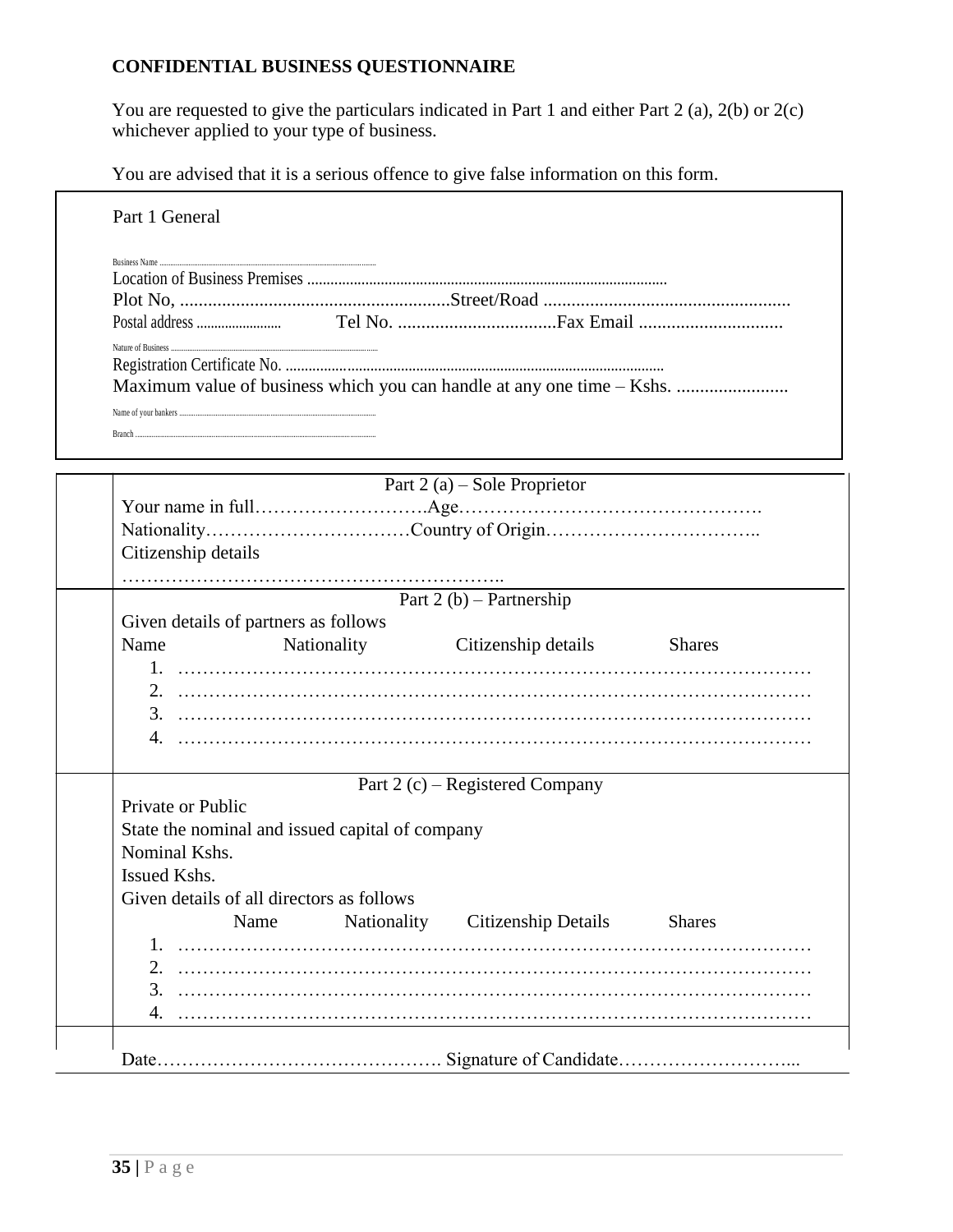#### **TENDER SECURITY FORM**

Whereas ………………………………………... [name of the tenderer]

(hereinafter called "the tenderer") has submitted its tender dated………………... [date of Submission of tender] for the provision of………………………….……………………………...

[name and/or description of the services]

(hereinafter called "the Tenderer")

……………………………………………………………...…...

KNOW ALL PEOPLE by these presents that

WE………………………………………...…………

Of……………………………………………having registered office at

[name of procuring entity] (hereinafter called "the Bank") are bound unto……………….…….…

[name of procuring entity] (hereinafter called "the procuring entity") in the sum of .........................

for which payment well and truly to be made to the said Procuring entity, the Bank binds itself, its successors, and assigns by these presents. Sealed with the Common Seal of the said Bank this day of  $20$ .

THE CONDITIONS of this obligation are: 1. If the tenderer withdraws its Tender during the period of tender validity specified by the tenderer on the Tender Form; or 2. If the tenderer, having been notified of the acceptance of its Tender by the Procuring entity during the period of tender validity:

(a) fails or refuses to execute the Contract Form, if required; or (b) fails or refuses to furnish the performance security, in accordance with the instructions to tenderers;

we undertake to pay to the Procuring entity up to the above amount upon receipt of its first written demand, without the Procuring entity having to substantiate its demand, provided that in its demand the Procuring entity will note that the amount claimed by it is due to it, owing to the occurrence of one or both of the two conditions, specifying the occurred condition or conditions. This guarantee will remain in force up to and including thirty (30) days after the period of tender validity, and any demand in respect thereof should reach the Bank not later than the above date.

[signature of the bank]

*(Amend accordingly if provided by Insurance Company)*

\_\_\_\_\_\_\_\_\_\_\_\_\_\_\_\_\_\_\_\_\_\_\_\_\_\_\_\_\_\_\_\_\_\_\_\_\_\_\_\_\_\_\_\_\_\_\_\_\_\_\_\_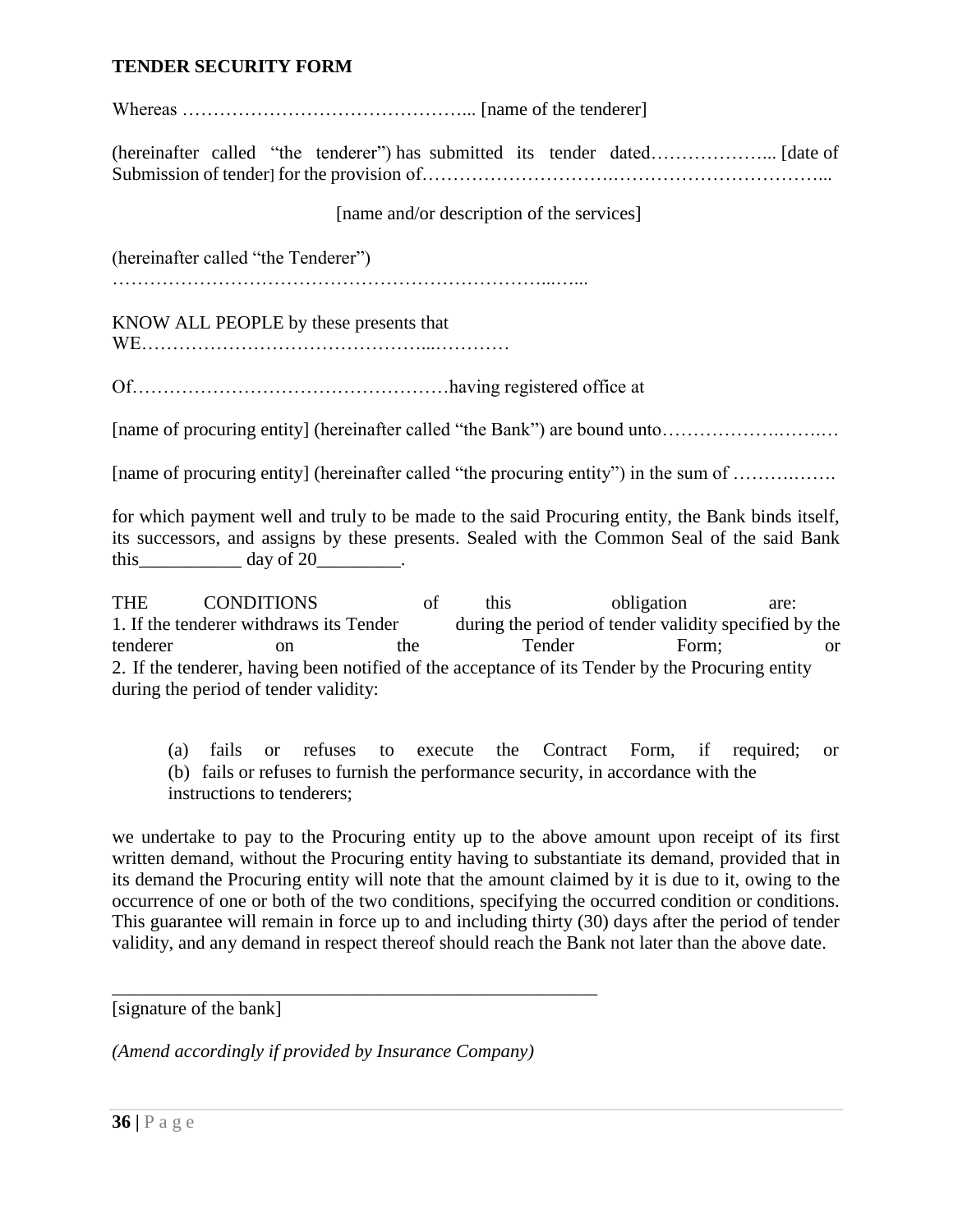#### **PERFORMANCE SECURITY FORM**

| [name of the Procuring entity]                                               |
|------------------------------------------------------------------------------|
|                                                                              |
| (hereinafter called "the tenderer") has undertaken, in pursuance of Contract |
|                                                                              |

[Description services] (Hereinafter called "the contract")

AND WHEREAS it has been stipulated by you in the said Contract that the tenderer shall furnish you with *a* bank guarantee by a reputable bank for the sum specified therein as security for compliance with the Tenderer's performance obligations in accordance with the Contract.

AND WHEREAS we have agreed to give the tenderer a guarantee:

THEREFORE, WE hereby affirm that we are Guarantors and responsible to you, on behalf of the tenderer, up to a total of ……………………………………………………. *[amount of the guarantee in words and figures],*

and we undertake to pay you, upon your first written demand declaring the tenderer to be in default under the Contract and without cavil or argument, any sum or sums within the limits of

………………………..

*[amount of guarantee]* as aforesaid, without your needing to prove or to show grounds or reasons for your demand or the sum specified therein.

\_\_\_\_\_\_\_\_\_\_\_\_\_\_\_\_\_\_\_\_\_\_\_\_\_\_\_\_\_\_\_\_\_\_\_\_\_\_\_\_\_\_\_\_\_\_\_\_\_\_\_\_\_\_\_\_\_\_\_\_\_\_\_\_\_\_

\_\_\_\_\_\_\_\_\_\_\_\_\_\_\_\_\_\_\_\_\_\_\_\_\_\_\_\_\_\_\_\_\_\_\_\_\_\_\_\_\_\_\_\_\_\_\_\_\_\_\_\_\_\_\_\_\_\_\_\_\_\_\_\_\_\_\_\_

*\_\_\_\_\_\_\_\_\_\_\_\_\_\_\_\_\_\_\_\_\_\_\_\_\_\_\_\_\_\_\_\_\_\_\_\_\_\_\_\_\_\_\_\_\_\_\_\_\_\_\_\_\_\_\_\_\_\_\_\_\_\_\_\_\_\_\_\_*

*\_\_\_\_\_\_\_\_\_\_\_\_\_\_\_\_\_\_\_\_\_\_\_\_\_\_\_\_\_\_\_\_\_\_\_\_\_\_\_\_\_\_\_\_\_\_\_\_\_\_\_\_\_\_\_\_\_\_\_\_\_\_\_\_\_\_\_\_\_\_*

This guarantee is valid until the \_\_\_\_\_\_ day of 20

Signature and seal of the Guarantors

*[name of bank or financial institution]*

*[address]*

*[date]*

*(Amend accordingly if provided by Insurance Company)*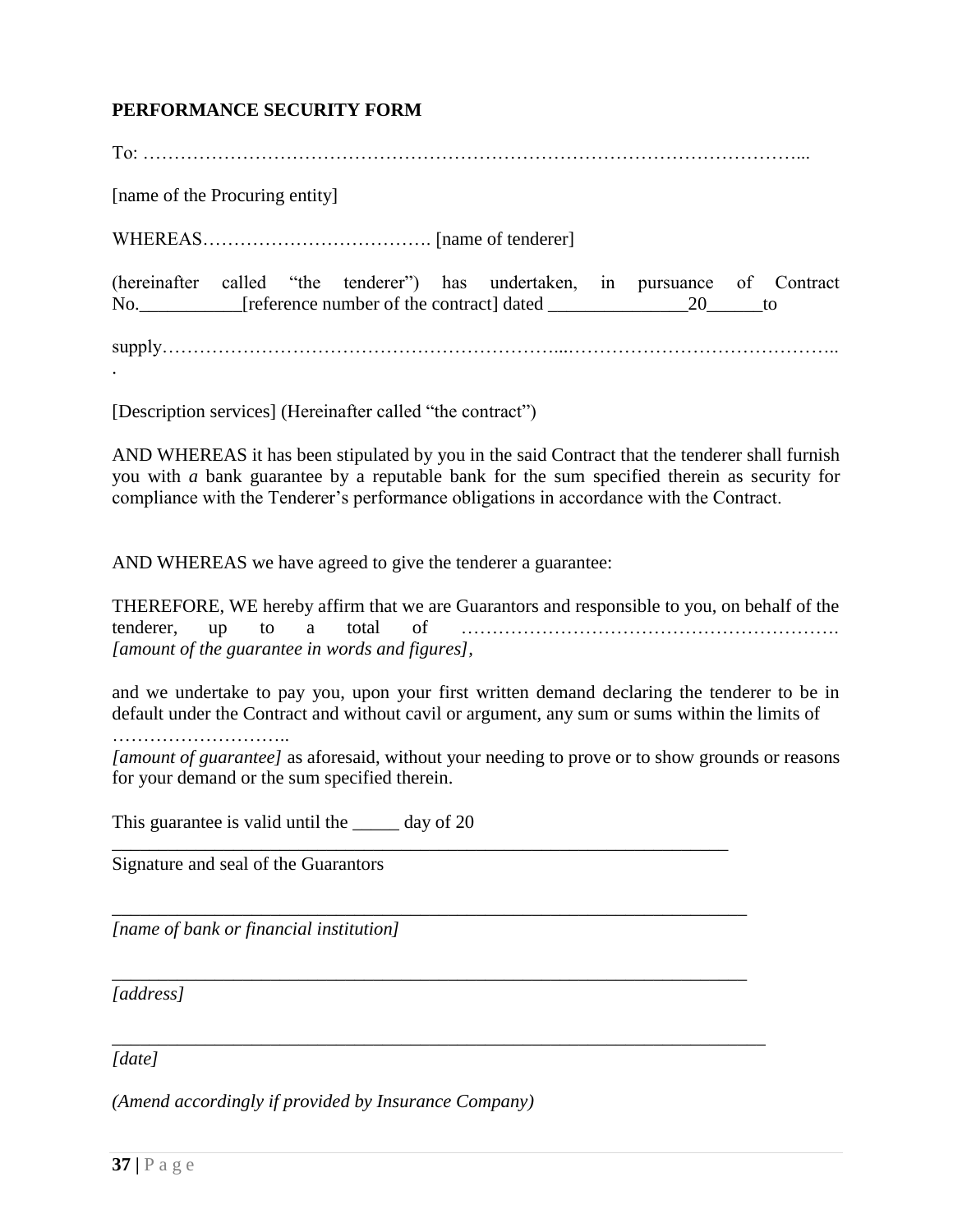#### **BANK GUARANTEE FOR ADVANCE PAYMENT**

To………………………………………………………………….………………………………

[name of tender] ……………………………………………………………………………………

Gentlemen and/or Ladies:

In accordance with the payment provision included in the special conditions of contract, which amends the general conditions of contract to provide for advance payment,

……………………………………………………………………………………..………………

[name and address of tenderer] [hereinafter called "the tenderer"] shall deposit with the Procuring entity a bank guarantee to guarantee its proper and faithful performance under the said clause of

the contract in an amount of

………………………………………………………………………………………… *[amount of guarantee in figures and words].*

We,the ………………………………………………………………………………..……………

*[bank or financial institution],* as instructed by the tenderer, agree unconditionally and irrevocably to guarantee as primary obligator and not as surety merely, the payment to the Procuring entity on its first demand without whatsoever right of objection on our part and without its first claim to the tenderer, in the amount not exceeding

*[amount of guarantee in figures and words].*

We further agree that no change or addition to or other modification of the terms of the Contract to be performed thereunder or of any of the Contract documents which may be made between the Procuring entity and the tenderer, shall in any way release us from any liability under this guarantee, and we hereby waive notice of any such change, addition, or modification.

This guarantee shall remain valid and in full effect from the date of the advance payment received by the tenderer under the Contract until *[date].*

\_\_\_\_\_\_\_\_\_\_\_\_\_\_\_\_\_\_\_\_\_\_\_\_\_\_\_\_\_\_\_\_\_\_\_\_\_\_\_\_\_\_\_\_\_\_\_\_\_\_\_\_\_\_\_\_\_\_\_\_\_\_\_\_\_\_\_\_\_\_\_\_\_\_\_\_\_\_

*\_\_\_\_\_\_\_\_\_\_\_\_\_\_\_\_\_\_\_\_\_\_\_\_\_\_\_\_\_\_\_\_\_\_\_\_\_\_\_\_\_\_\_\_\_\_\_\_\_\_\_\_\_\_\_\_\_\_\_\_\_\_\_\_\_\_\_\_\_\_\_\_\_\_\_\_\_\_*

*\_\_\_\_\_\_\_\_\_\_\_\_\_\_\_\_\_\_\_\_\_\_\_\_\_\_\_\_\_\_\_\_\_\_\_\_\_\_\_\_\_\_\_\_\_\_\_\_\_\_\_\_\_\_\_\_\_\_\_\_\_\_\_\_\_\_\_\_\_\_\_\_\_\_* 

Yours truly,

Signature and seal of the Guarantors

*[name of bank or financial institution]*

*[address]*

*[date]*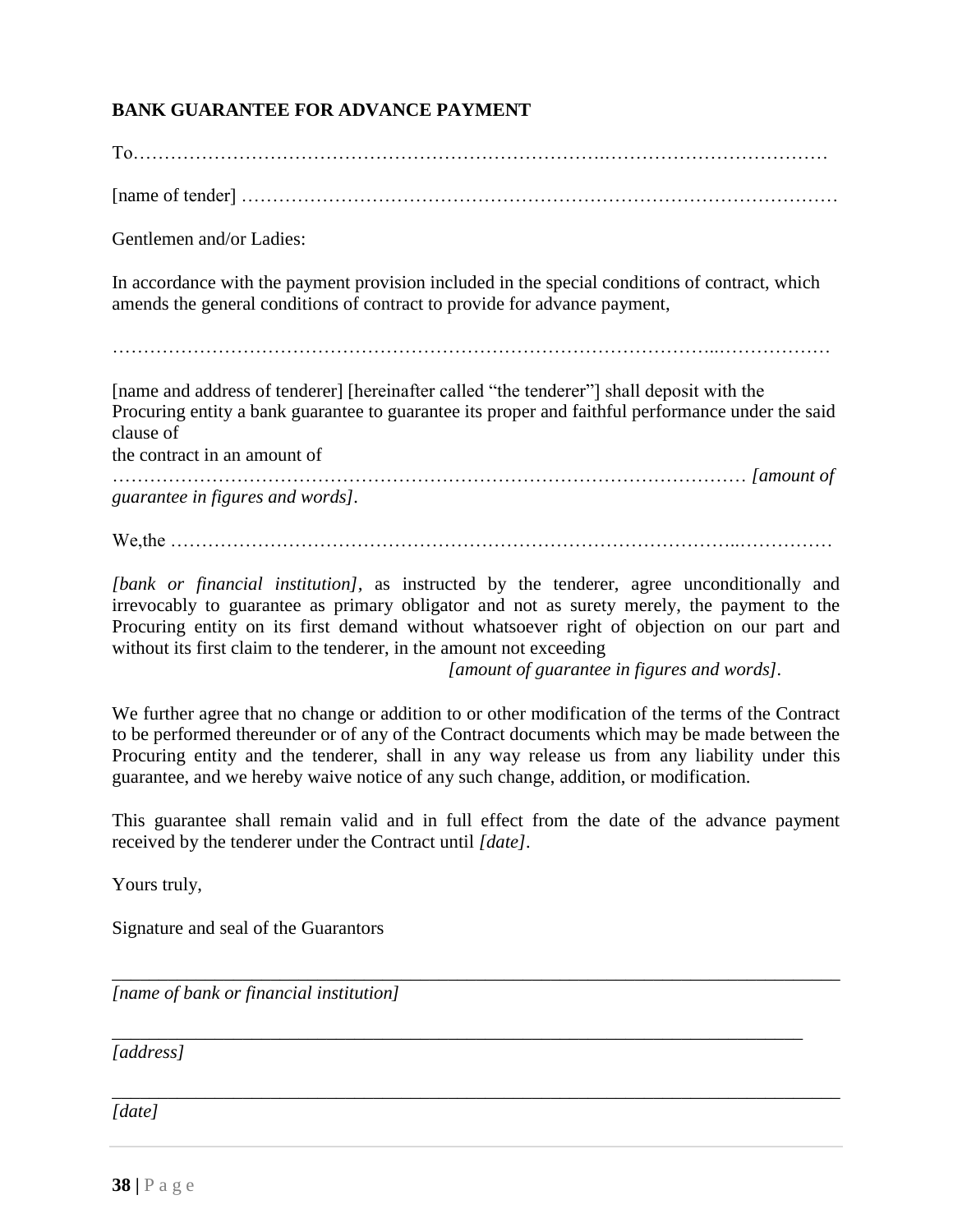#### **LETTER OF NOTIFICATION OF AWARD**

Address of Procuring Entity \_\_\_\_\_\_\_\_\_\_\_\_\_\_\_\_\_\_\_\_\_

| $\Gamma$ o: $\qquad \qquad$<br><u> Alexandria de la contrada de la contrada de la contrada de la contrada de la contrada de la contrada de la c</u> |  |  |
|-----------------------------------------------------------------------------------------------------------------------------------------------------|--|--|
| RE: Tender No.                                                                                                                                      |  |  |
|                                                                                                                                                     |  |  |
| This is to notify that the contract/s stated below under the above mentioned tender have<br>been awarded to you.                                    |  |  |
|                                                                                                                                                     |  |  |

- 1. Please acknowledge receipt of this letter of notification signifying your acceptance.
- 2. The contract/contracts shall be signed by the parties within 30 days of the date of this letter but not earlier than 14 days from the date of the letter.
- 3. You may contact the officer(s) whose particulars appear below on the subject matter of this letter of notification of award.

*(FULL PARTICULARS)*

SIGNED FOR ACCOUNTING OFFICER